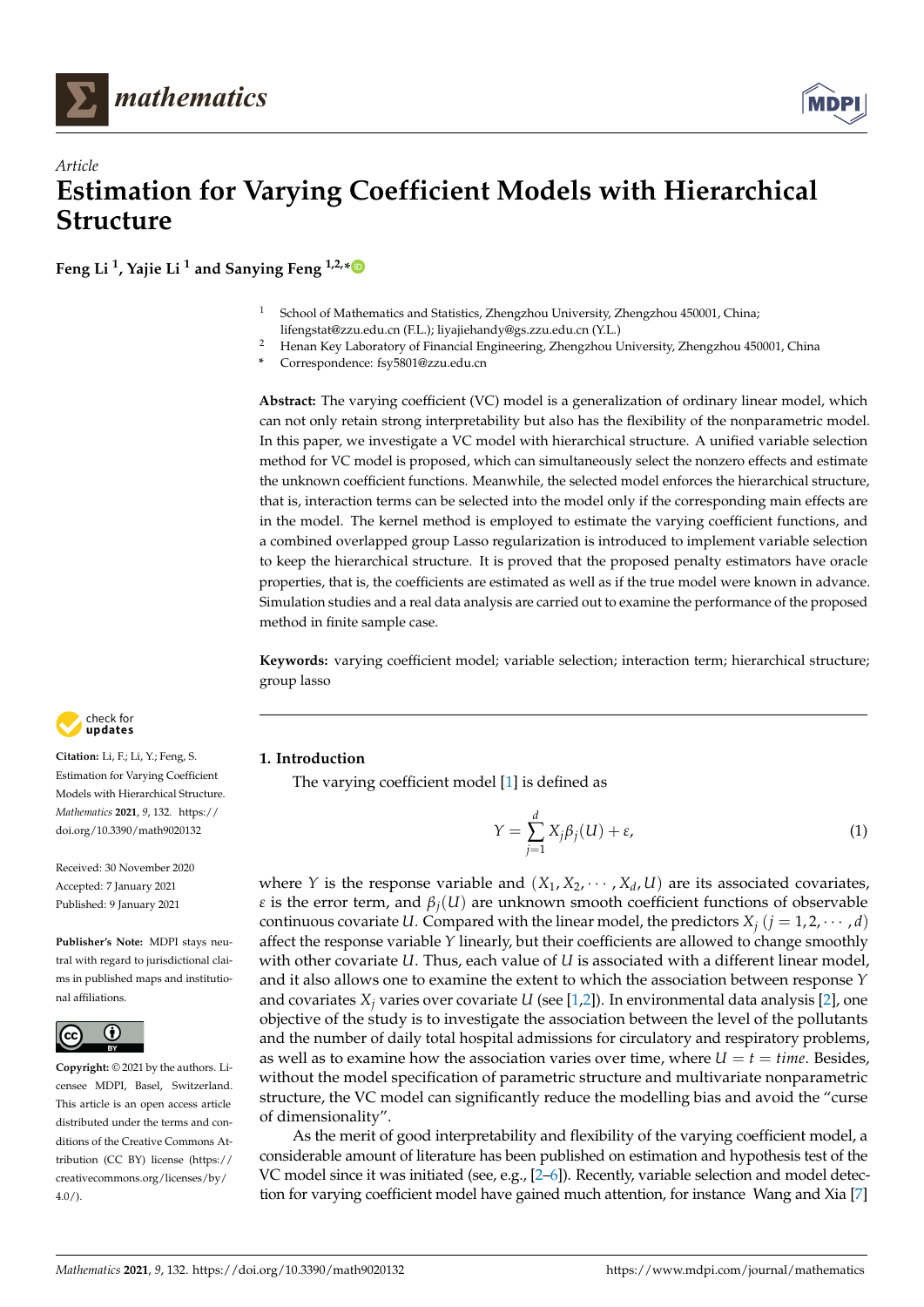combined the ideas of the local polynomial smoothing and Lasso (least absolute shrinkage and selection operator [\[8\]](#page-16-4)) to estimate the coefficients and select variables simultaneously; Zhao and Xue [\[9\]](#page-16-5) employed basis function approximations and SCAD (smoothly clipped absolute deviation [\[10\]](#page-16-6)) penalty for the semiparametric varying coefficient partially linear model; Tang et al. [\[11\]](#page-16-7) developed a unified variable selection approach for varying coefficient models; Li et al. [\[12\]](#page-16-8) studied the model selection and structure specification for the generalized semi-varying coefficient models; and He et al. [\[13\]](#page-16-9) introduced a dimensionality reduction and variable selection method for multivariate varying-coefficient models with a large number of covariates, and so on.

In many complex situations, main effects combined with interaction effects may be sufficient to characterize the relationship between the response and predictors. In social, political, and economic problems and genome-wide association studies, it is useful to identify nontrivial interactions between covariates in modeling selection results, product sales, social networks, stock market changes, and disease risk. Recent years have seen a surge of interests in interaction identification in the high dimensional setting by many researchers. For instance, Hall and Xue [\[14\]](#page-17-0) proposed a recursive approach to identify important interactions among covariates; Niu et al. [\[15\]](#page-17-1) proposed a forward selection based screening method for identifying interactions for ultra-high dimensional data; Kong et al. [\[16\]](#page-17-2) suggested a two-stage interaction identification method, called the interaction pursuit via distance correlation in high dimensional multi-response regression; and Radchenko and James [\[17\]](#page-17-3) investigated variable selection for nonlinear additive regression models with interaction structures by group regularization method. Specifically, for the high dimensional linear model with interaction terms,

<span id="page-1-0"></span>
$$
Y = \sum_{j=1}^{d} X_j \beta_j + \sum_{1 \le j < k \le d} X_j X_k \phi_{jk} + \varepsilon,\tag{2}
$$

some important works include but are not limited to the following: Choi et al. [\[18\]](#page-17-4) reparameterized the coefficients for the interaction terms; Bien et al. [\[19\]](#page-17-5) added a set of convex constraints to the Lasso to produce sparse interaction terms; Zhao et al. [\[20\]](#page-17-6) introduced the composite absolute penalties family by defining groups with particular overlapping patterns to express the relationships between the predictors; and Lim and Hastie [\[21\]](#page-17-7) developed a method for learning pairwise interactions via hierarchical group-Lasso regularization. A key feature of the models is its hierarchical structure, as the interaction effects are derived from the main effects, which means that the interaction terms exist only if the main terms are significant in the model. This is also referred to the marginality principal in generalized linear models [\[22\]](#page-17-8) or the strong heredity in the analysis of designed experiments [\[23\]](#page-17-9).

Compared to parametric model [\(2\)](#page-1-0), the VC model with interaction terms is the direct extension to the nonparametric case, where the coefficients are unknown smoothing functions of some covariates. However, the estimation methods for model [\(2\)](#page-1-0) cannot be directly extended to the VC model with interaction terms. Variable selection for the VC model including interaction effects is also important, since ignoring important predictors can lead to biased results, while including irrelevant predictors may lead to efficiency loss. Moreover, variable selection for the VC model with interaction terms is even more complex, since nonzero functional coefficients rather than nonzero parameters need to be identified. In this paper, we aim to develop a unified variable selection method for VC model with hierarchical structure, which not merely can identify the significant variables with nonzero functional coefficients. Moreover, the selected model keeps the hierarchical structure, that is, interaction terms can be selected into the model only if the corresponding main effects are in the model. Firstly, kernel smoothing method is employed to obtain the initial estimates of the varying coefficient functions. Secondly, the local penalized least squares estimates with overlapped group Lasso penalty are proposed to simultaneously achieve variable selection and coefficients estimation, and the estimators enforce the hierarchical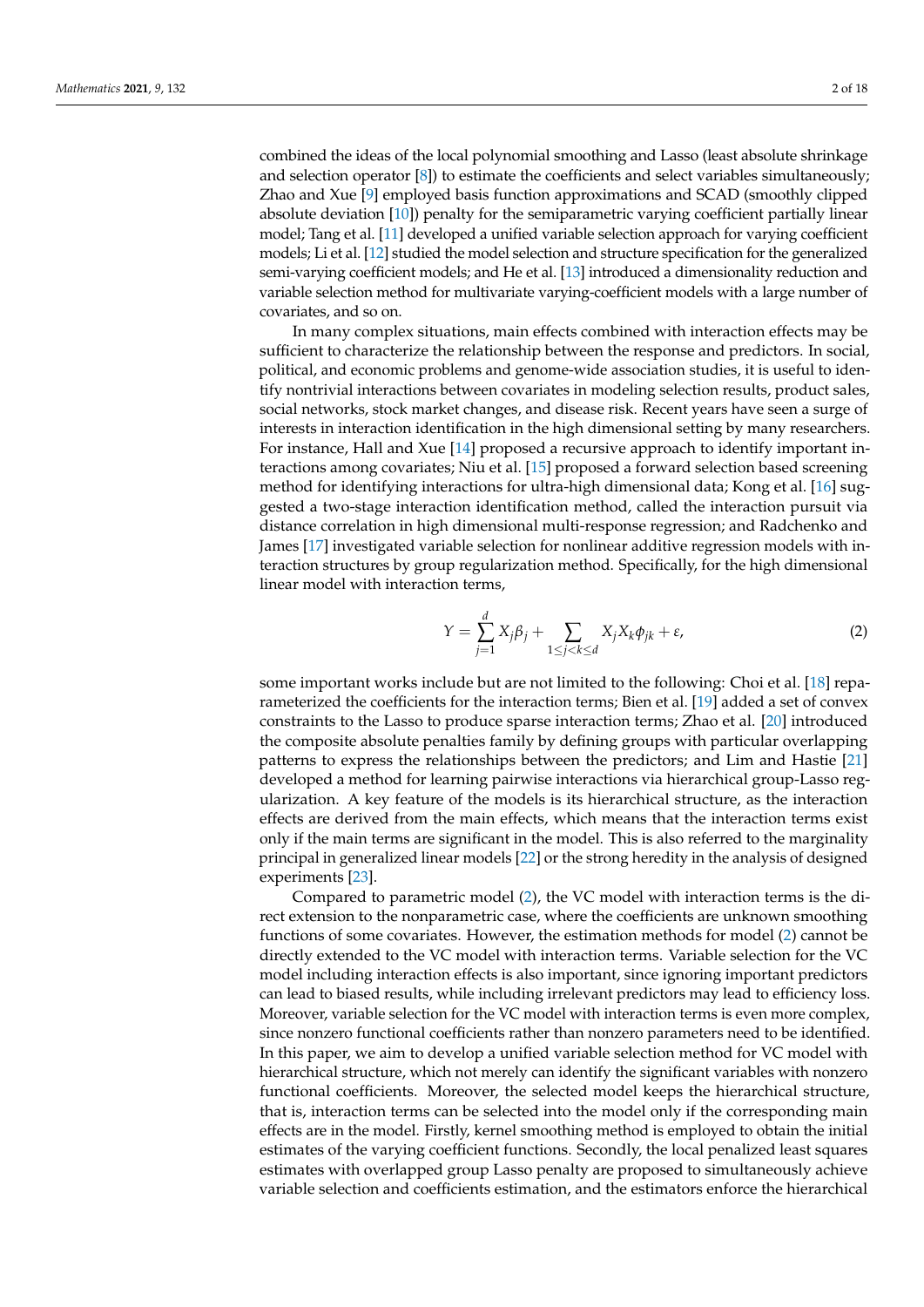structure. Thirdly, it is proved that the proposed estimators have the oracle properties, that is, the functional coefficients are estimated as well as if the true model were known in advance.

The rest of the paper is organized as follows. In Section [2,](#page-2-0) we propose the local penalized least squares estimator with group Lasso penalty, which enforces the hierarchical structure. The asymptotic properties of the estimators are investigated in Section [3.](#page-4-0) In Section [4,](#page-5-0) we conduct some simulations and the Boston housing data analysis to assess the finite sample performance of the new estimators. The conclusion and future works are discussed in Section [5.](#page-10-0) Proofs of the theorems are postponed to Appendix [A.](#page-10-1)

## <span id="page-2-0"></span>**2. Modeling and Estimation**

The varying coefficient model with hierarchical structure is defined as follows,

<span id="page-2-1"></span>
$$
Y_i = \sum_{j=1}^d X_{ij} \beta_j(U_i) + \sum_{1 \leq j < k \leq d} X_{ij} X_{ik} \phi_{jk}(U_i) + \varepsilon_i, \quad i = 1, 2, \cdots, n,
$$
\n
$$
(3)
$$

where  $Y_i$  is the response variable,  $X_{ij}$ ,  $j = 1, 2, \cdots, d$  are the predictive variables,  $U_i$  is the index covariate,  $\varepsilon_i$  is the random error and satisfies  $E(\varepsilon_i|X_i, U_i) = 0$ ,  $Var(\varepsilon_i|X_i, U_i) =$ *σ* 2 (*Ui*), *βj*(*Ui*) is the unknown smooth coefficient function, and *φjk*(*Ui*) is the coefficient function associated with the interaction term  $X_{ij}X_{ik}$ . The hierarchical structure means that the interaction term  $X_{ij}X_{ik}$  exists if and only if both  $X_{ij}$  and  $X_{ik}$  exist in the model, namely  $\int \phi_{jk}^2(u) du \neq 0$  holds if and only if both  $\int \beta_j^2(u) du \neq 0$  and  $\int \beta_k^2(u) du \neq 0$  hold for any  $i = 1, 2, \dots, n, 1 \le j < k \le d$ . The model [\(3\)](#page-2-1) is a useful extension of the linear model with hierarchical structure [\(2\)](#page-1-0) (see, e.g., [\[18,](#page-17-4)[19](#page-17-5)[,24](#page-17-10)[–27\]](#page-17-11)), which can maintain the good interpretability of parameter models and also has the flexibility of the nonparametric models.

To simplify the representation of model [\(3\)](#page-2-1), we list the following definitions,

 $X_i = (X_{i1}, X_{i2}, \cdots, X_{id})^{\tau}, \quad Z_i = (X_{i1}X_{i2}, \cdots, X_{i1}X_{id}, X_{i2}X_{i3}, \cdots, X_{i2}X_{id}, \cdots, X_{id-1}X_{id})^{\tau},$  $\boldsymbol{\phi}(U_i) = (\phi_{12}(U_i), \phi_{13}(U_i), \cdots, \phi_{1d}(U_i), \phi_{23}(U_i), \phi_{24}(U_i), \cdots, \phi_{2d}(U_i), \cdots, \phi_{(d-1)d}(U_i))^{\tau},$  $\boldsymbol{\beta}(U_i) = (\beta_1(U_i), \beta_2(U_i), \cdots, \beta_d(U_i))^{\tau}, \quad W_i = (X_i^{\tau}, Z_i^{\tau})^{\tau}, \quad \boldsymbol{\alpha}(U_i) = (\boldsymbol{\beta}(U_i)^{\tau}, \boldsymbol{\phi}(U_i)^{\tau})^{\tau},$  $\boldsymbol{\beta}_j = (\beta_j(U_1), \beta_j(U_2), \cdots, \beta_j(U_n))^{\tau}, \quad \boldsymbol{\phi}_{jk} = (\phi_{jk}(U_1), \phi_{jk}(U_2), \cdots, \phi_{jk}(U_n))^{\tau},$ 

where the superscript "*τ*" means transposition operation. Then, model [\(3\)](#page-2-1) can be reformulated as

$$
Y_i = W_i^{\tau} \alpha(U_i) + \varepsilon_i, i = 1, 2, \cdots, n.
$$

Let  $\Lambda = (\beta_1, \beta_2, \cdots, \beta_d, \phi_{12}, \phi_{13}, \cdots, \phi_{(d-1)d})$ , the support set of the important main effects be  $\mathcal{M} = \{j : ||\beta_j|| > 0\}$ , and the support set of the important interaction effects be  $\mathcal{I} = \{ (j,k) : ||\boldsymbol{\phi}_{ik}|| > 0, j,k \in \mathcal{M} \}$ , where  $||\cdot||$  is the  $L_2$  norm.

To obtain the initial estimate of coefficient matrix **Λ**, we minimize the following objective function,

<span id="page-2-2"></span>
$$
Q(\mathbf{\Lambda}) = \sum_{t=1}^{n} \sum_{i=1}^{n} [Y_i - W_i^{\tau} \alpha(U_t)]^2 K_h (U_t - U_i), \tag{4}
$$

where  $K_h(\cdot) = \frac{1}{h}K(\cdot/h)$ , and  $K(\cdot)$  is a kernel function which satisfies the Condition C5 and  $h \to 0$  is the bandwidth. Denote the solution to the objective function [\(4\)](#page-2-2) by  $\Lambda$ , the *t*th row of  $\tilde{\Lambda}$  for  $t = 1, 2, \dots, n$  has the closed form

$$
\widetilde{\boldsymbol{\alpha}}(U_t) = \left[\frac{1}{n}\sum_{i=1}^n W_i W_i^{\mathrm{T}} K_h (U_t - U_i)\right]^{-1} \left[\frac{1}{n}\sum_{i=1}^n W_i Y_i K_h (U_t - U_i)\right].
$$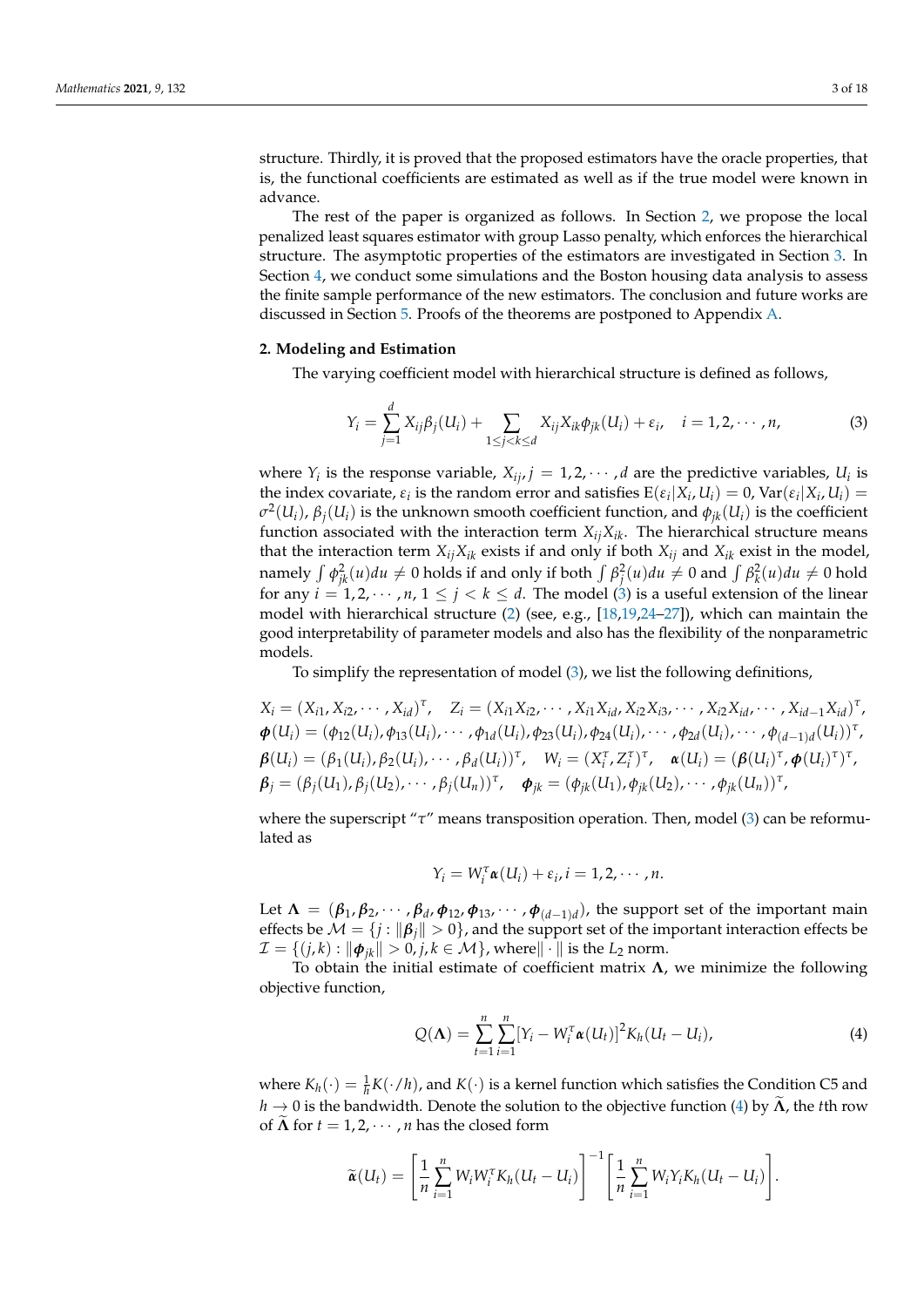Corresponding to the assumption, only the columns of **Λ** indexed by the support sets  $M$  and  $\mathcal I$  are nonzero, so the main task of variable selection is to identify the sparse columns of **Λ** efficiently. Meanwhile, to maintain the hierarchical structure of the model, we apply the idea of group Lasso proposed by Yuan and Lin [\[28\]](#page-17-12) and give the following local penalized least squares estimation,

$$
\widehat{\Lambda}_{\lambda} = \arg \min_{\mathbf{\Lambda}} Q_{\lambda}(\mathbf{\Lambda}) = \arg \min_{\mathbf{\beta}_{j}, \mathbf{\phi}_{jk}, 1 \leq j < k \leq d} \left\{ \sum_{t=1}^{n} \sum_{i=1}^{n} [Y_{i} - W_{i}^{\tau} \boldsymbol{\alpha}(U_{t})]^{2} K_{h}(U_{t} - U_{i}) + \sum_{j=1}^{d} \left( \lambda_{j}^{1} \sqrt{\|\boldsymbol{\beta}_{j}\|^{2} + \sum_{k:k \neq j} \|\boldsymbol{\phi}_{jk}\|^{2}} + \sum_{k:j < k} \lambda_{jk}^{2} \|\boldsymbol{\phi}_{jk}\| \right) \right\}, \quad (5)
$$

where we assume  $\phi_{jk} = \phi_{kj}$ , which is commonly used in the model with hierarchical structure, and the assumption means the interaction effects are independent of the order of the both covariates, which also significantly reduces the computation burden by lessening the number of the functional coefficients from the order of  $O(d^2)$  to  $O(d^2/2)$  (see [\[18,](#page-17-4)[19,](#page-17-5)[25,](#page-17-13)[27\]](#page-17-11)).  $\lambda_j^1$  and  $\lambda_{jk}^2$  are tuning parameters. For simplicity of calculations, we use the local quadratic approximation (see [\[10,](#page-16-6)[29,](#page-17-14)[30\]](#page-17-15)) in each step of the iteration. Take  $\tilde{\Lambda}$  as the initial estimator, which is  $\widehat{\Lambda}^{(0)}_{\lambda} = \widetilde{\Lambda}$ , and, for the  $(m+1)$ th step, the objective function can be approximately represented as follows,

$$
Q_{\lambda}^{(m+1)}(\Lambda) \approx \sum_{t=1}^{n} \sum_{i=1}^{n} \{Y_{i} - W_{i}^{\tau} \alpha(U_{t})\}^{2} K_{h}(U_{t} - U_{i})
$$
  
+ 
$$
\sum_{j=1}^{d} \left(\lambda_{j}^{1} \frac{\|\beta_{j}\|^{2} + \sum_{k:k\neq j} \|\phi_{jk}\|^{2}}{\sqrt{\|\hat{\beta}_{j}^{(m)}\|^{2} + \sum_{k:k\neq j} \|\hat{\phi}_{jk}^{(m)}\|^{2}}} + \sum_{k:j < k} \lambda_{jk}^{2} \frac{\|\phi_{jk}\|^{2}}{\|\hat{\phi}_{jk}^{(m)}\|}\right)
$$
  
= 
$$
\sum_{t=1}^{n} \left\{\sum_{i=1}^{n} \{Y_{i} - W_{i}^{\tau} \alpha(U_{t})\}^{2} K_{h}(U_{t} - U_{i}) + \sum_{j=1}^{d} \left(\lambda_{j}^{1} \frac{\beta_{j}^{2}(U_{t}) + \sum_{k:k\neq j} \phi_{jk}^{2}(U_{t})}{\sqrt{\|\hat{\beta}_{j}^{(m)}\|^{2} + \sum_{k:k\neq j} \|\hat{\phi}_{jk}^{(m)}\|^{2}}} + \sum_{k:j < k} \lambda_{jk}^{2} \frac{\phi_{jk}^{2}(U_{t})}{\|\hat{\phi}_{jk}^{(m)}\|}\right\}.
$$
 (6)

By minimizing  $Q_{\lambda}^{(m+1)}$  $\lambda^{(m+1)}(\Lambda)$ , we have

<span id="page-3-0"></span>
$$
\widehat{\alpha}_{\lambda}(U_t)^{(m+1)} = \left[\sum_{i=1}^n W_i W_i^{\tau} K_h (U_t - U_i) + G^{(m)} + H^{(m)}\right]^{-1} \left[\sum_{i=1}^n W_i Y_i K_h (U_t - U_i)\right],\tag{7}
$$

where

$$
G^{(m)}=\left(\begin{array}{cccccc} M_1^{(m)} & 0 & 0 & \cdots & 0 \\ 0 & I_{d-1}\lambda_1^1\gamma_1^{(m)}+M_2^{(m)} & 0 & \cdots & 0 \\ 0 & 0 & I_{d-2}\lambda_2^1\gamma_2^{(m)}+M_3^{(m)} & \cdots & 0 \\ \vdots & \vdots & \vdots & \ddots & \vdots \\ 0 & 0 & 0 & \cdots & \lambda_{d-1}^1\gamma_{d-1}^{(m)}+M_d^{(m)} \end{array}\right),
$$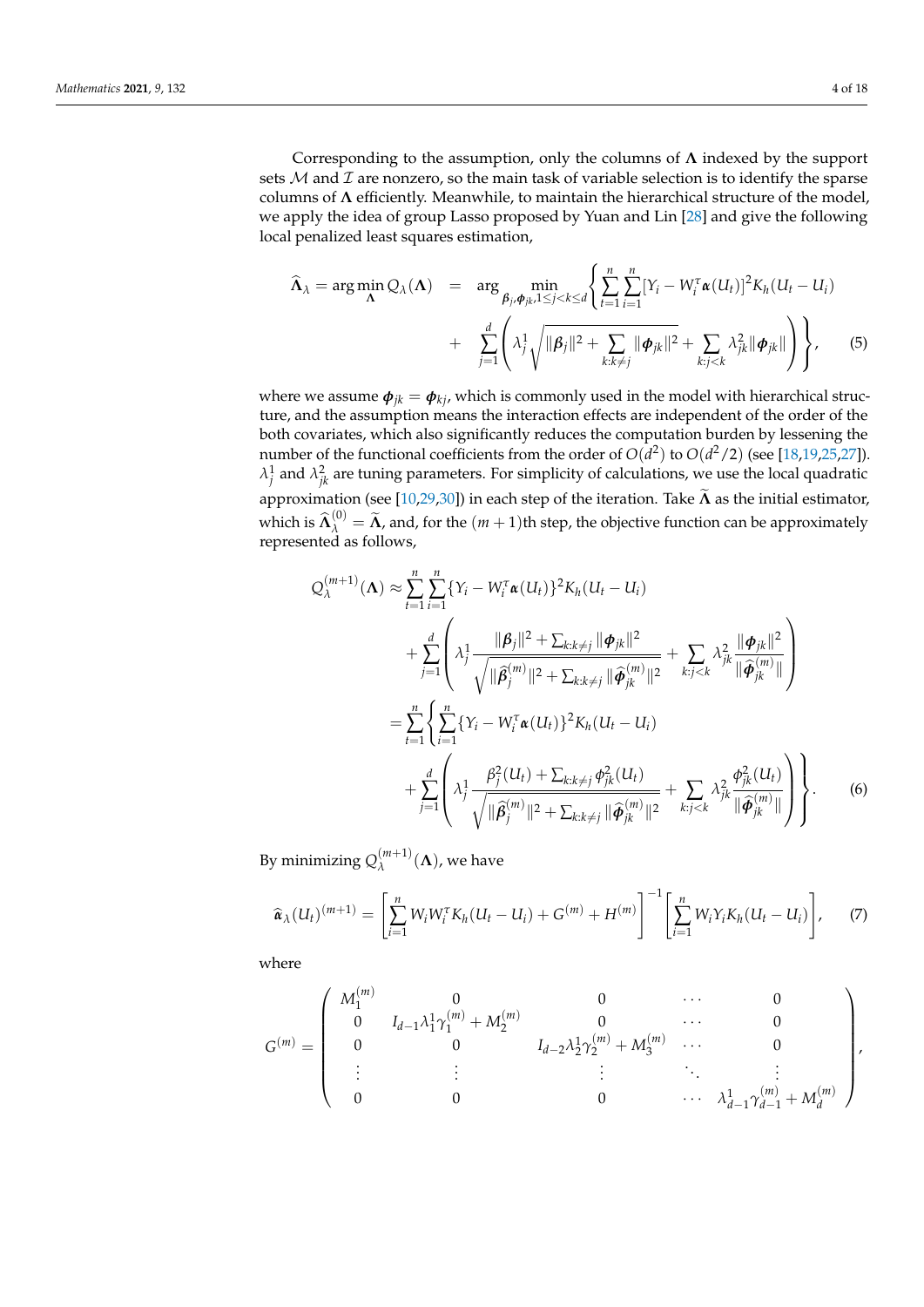$$
H^{(m)} = \begin{pmatrix} 0_{d \times d} & 0 & 0 & \cdots & 0 \\ 0 & \lambda_{12}^2 \zeta_{12}^{(m)} & 0 & \cdots & 0 \\ 0 & 0 & \lambda_{13}^2 \zeta_{13}^{(m)} & \cdots & 0 \\ \vdots & \vdots & \vdots & \ddots & \vdots \\ 0 & 0 & 0 & \cdots & \lambda_{(d-1)d}^2 \zeta_{(d-1)d}^{(m)} \end{pmatrix},
$$
  
and  $M_j^{(m)} = \text{diag}(\lambda_j^1 \gamma_j^{(m)}, \lambda_{j+1}^1 \gamma_{j+1}^{(m)}, \cdots, \lambda_d^1 \gamma_d^{(m)}), \gamma_j^{(m)} = \frac{1}{\sqrt{\|\hat{\beta}_j^{(m)}\|^2 + \sum_{k:k \neq j} \|\hat{\phi}_{jk}^{(m)}\|^2}}, \zeta_{jk}^{(m)} = \frac{1}{\|\hat{\phi}_{jk}^{(m)}\|}, 1 \le j < k \le d.$ 

Regard  $\hat{\Lambda}_{\lambda}$  as the Kernel Lasso (KLasso) estimator, and the specific implementation procedures can be arranged as follows:

- (1) Take the non-penalized estimator  $\widetilde{\Lambda}$  as the initial estimator  $\widehat{\Lambda}^{(0)}_{\lambda} = \widetilde{\Lambda}$ .
- (2) According to the method discussed above, iterate [\(7\)](#page-3-0) until convergence; specifically, the iteration stops when  $\max\left( |\|\widehat{\boldsymbol{\beta}}_{j}^{(m+1)}\>$  $\|\hat{\beta}_j^{(m+1)}\| - \|\widehat{\beta}_j^{(m)}\|$  $\big|\widehat{\boldsymbol{\phi}}_{jk}^{(m)}\|\big|$ ,  $|\|\widehat{\boldsymbol{\phi}}_{jk}^{(m+1)}\| - \|\widehat{\boldsymbol{\phi}}_{jk}^{(m)}\|\big|$ ,  $1 \leq j < k \leq d$ is less than  $10^{-3}$ . For model sparsity,  $\|\hat{\beta}_j\|$  and  $\|\hat{\phi}_{jk}\|$  should be set 0 when they are less than a small real value  $c_r$  (in our simulation, we choose  $c_r = 0.5$ ).
- (3) Get the KLasso estimator  $\Lambda_{\lambda}$ .

and *M*

Selection of bandwidth *h* and tuning parameters  $\lambda_j^1$  and  $\lambda_{jk}^2$  (1  $\leq j \, < \, k \, \leq \, d$ ) is another important issue for VC model. There are two types of parameters to be considered; one common method to solve this problem is grid searching, such as cross validation (CV) or generalized cross validation (GCV) [\[31\]](#page-17-16). However, it would be too expensive in computation, thus here we choose *h* in the kernel estimation of coefficient functions by CV criterion. For the tuning parameters, we apply the idea of Zou and Li [\[32\]](#page-17-17), where large coefficients should be given small penalties, while small coefficients should be given large penalties, and the tuning parameters can be chosen as

$$
\lambda_j^1 = \frac{\lambda_0}{n^{-\frac{1}{2}}(\sqrt{\|\widetilde{\boldsymbol{\beta}}_j\|^2 + \sum_{k:k\neq j} \|\widetilde{\boldsymbol{\phi}}_{jk}\|^2})}, \quad \lambda_{jk}^2 = \frac{\lambda_0}{n^{-\frac{1}{2}}\|\widetilde{\boldsymbol{\phi}}_{jk}\|}.
$$

Then, only one parameter,  $\lambda_0$ , needs to be considered, which is selected according to BIC criterion

$$
BIC_{\lambda} = \log(RSS_{\lambda}) + d_{\lambda} \frac{\log(nh)}{nh},
$$

where  $d_{\lambda}$  is the number of nonzero coefficient functions determined by  $\widehat{\mathbf{\Lambda}}_{\lambda}$  and

$$
RSS_{\lambda} = \frac{1}{n^2} \sum_{t=1}^{n} \sum_{i=1}^{n} \{Y_i - W_i^{\tau} \hat{\alpha}_{\lambda}(U_t)\}^2 K_h (U_t - U_i).
$$

Then,  $\lambda_0$  can be obtained by minimizing BIC<sub> $\lambda$ </sub>.

#### <span id="page-4-0"></span>**3. Theoretical Properties**

In this section, we establish asymptotic properties of the proposed estimator, including the model selection consistency and the oracle properties. First, we make some notations and list some regular conditions. Define  $a_n = \max\{\lambda_j^1, \lambda_{kl}^2 : j \in \mathcal{M}, (k,l) \in \mathcal{I}\},$  $b_n = \min\{\lambda_j^1,\lambda_{kl}^2 : j\in\mathcal{M}^c$ ,  $(k,l)\in\mathcal{I}^c\}$ . Let  $X_\mathcal{M}$  denote a matrix which is generated from *X* with columns indexed by  $M$ , and  $Z_I$  denotes a matrix which is generated from  $Z$ with columns indexed by  $\mathcal{I}$ ,  $W_{\mathcal{S}} = (\mathbf{X}_{\mathcal{M}} , \mathbf{Z}_{\mathcal{I}})$ ,  $W_{\mathcal{S}^c} = (\mathbf{X}_{\mathcal{M}^c} , \mathbf{Z}_{\mathcal{I}^c})$ ,  $\mathcal{M} = \{j : \|\boldsymbol{\beta}_j\| > 0\}$ ,  $\widehat{\mathcal{I}} = \{ (j,k) : ||\widehat{\boldsymbol{\phi}}_{j,k}|| > 0 \}, \widehat{\boldsymbol{\alpha}}_{\mathcal{S}}(U_t) = (\widehat{\boldsymbol{\beta}}_{\mathcal{M}}^{\tau}(U_t), \widehat{\boldsymbol{\phi}}_{\mathcal{I}}^{\tau}(U_t))^{\tau}, \widehat{\boldsymbol{\alpha}}_{\mathcal{S}^c}(U_t) = (\widehat{\boldsymbol{\beta}}_{\mathcal{M}^c}^{\tau}(U_t), \widehat{\boldsymbol{\phi}}_{\mathcal{I}^c}^{\tau}(U_t))^{\tau}.$ The convergence of  $o_p(\cdot)$  and  $O_p(\cdot)$  are defined, respectively, as follows, for random variables *ξ* and *η*: *ξ* =  $o_p(\eta)$  means that, for all  $\epsilon > 0$ ,  $P(|\xi/\eta| > \epsilon) \to 0$  as  $n \to \infty$ ; and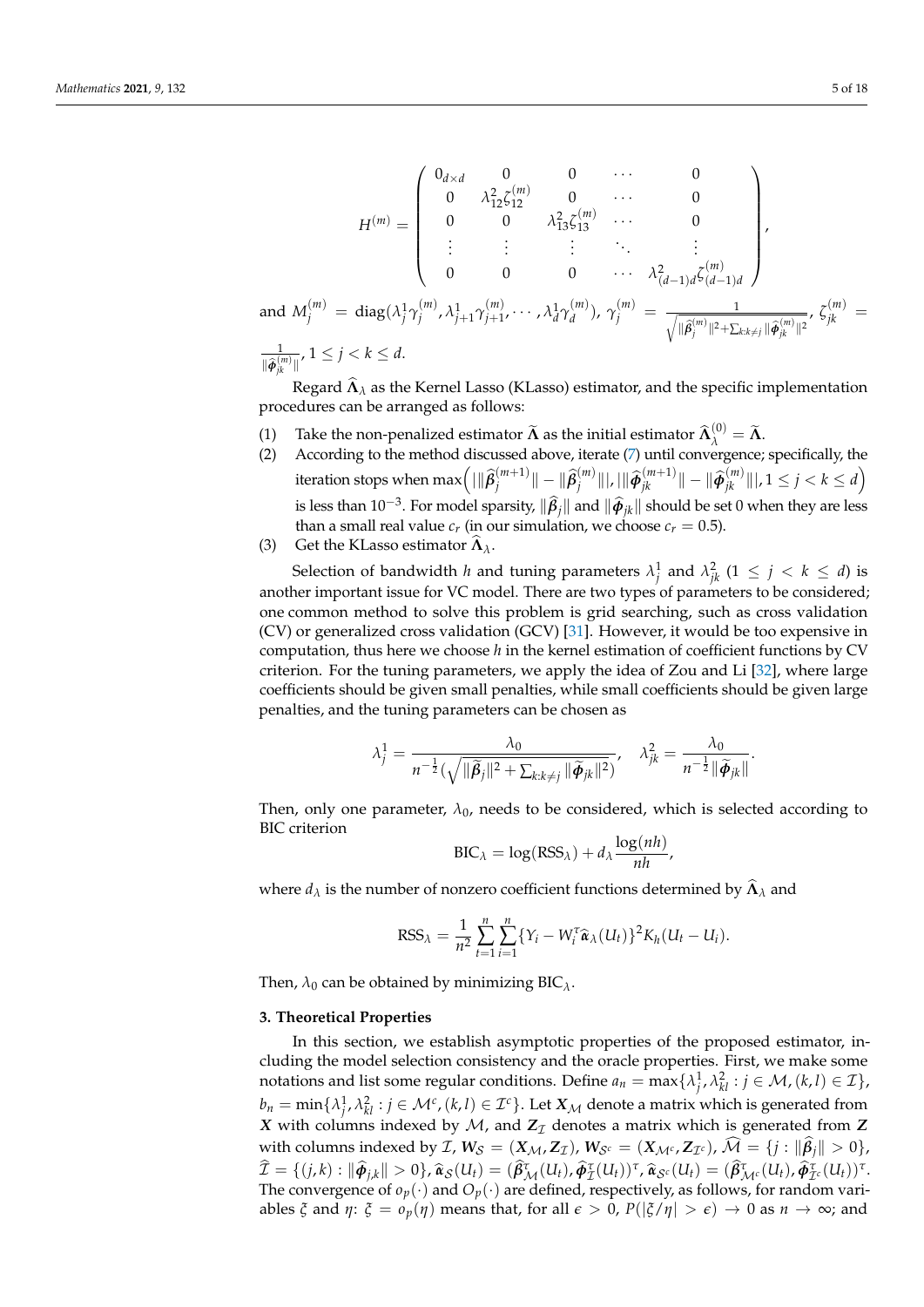- $\zeta = O_p(\eta)$  means that, for all  $\epsilon > 0$ , there exists  $c > 0$  such that  $P(|\zeta/\eta| > c) < \epsilon$  as *n* is sufficiently large. The following traditional conditions (see [\[3\]](#page-16-10)) are also needed.
- C1. For  $1 \le i \le n$ , the covariate  $X_i$  is independent of the error  $\varepsilon_i$ .
- C2. The covariate  $W_i$  has finite *p*-order moment, i.e.,  $E||W_i||^p < \infty$ , where  $p \geq 2$ .
- C3. The density function of  $U$ ,  $f(U)$ , is continuous and has second-order derivative.
- C4.  $\Omega(U) = E(W_i W_i^{\tau} \mid U_i = U)$  has second-order derivative, while  $E(||W_i||^4 \mid U_i = U)$ and  $E(\|\varepsilon_i\|^2 \mid U_i = U)$  are both bounded.
- C5. *K*(*·*) is a symmetric kernel function, which satisfies  $\int K(s)ds = 1$ ,  $\int s^2K(s)ds = \mu_2 < \infty$ ,  $\int K^2(s)ds = v < \infty$ ,  $\int s^2 K^2(s)ds = v_2 < \infty$ .
- C6.  $\beta_j(U)$  and  $\phi_{jk}(U)$  are all bounded and have second-order continuous derivatives for  $j \in \mathcal{M}$  and  $(j, k) \in \mathcal{I}$ .

<span id="page-5-1"></span>**Theorem 1.** Suppose C1-C6 hold; if  $h \propto n^{-\frac{1}{5}}$ ,  $(nh)^{-\frac{1}{2}}a_n \to 0$ ,  $(nh)^{-\frac{1}{2}}b_n \to \infty$ , then the *following results hold:*

- $(1)$   $P(\widehat{\mathcal{M}} = \mathcal{M}) \rightarrow 1$  *as*  $n \rightarrow \infty$
- $(2)$   $P(\hat{\mathcal{I}} = \mathcal{I}) \rightarrow 1$  *as*  $n \rightarrow \infty$

Theorem 1 shows that the KLasso estimator can select the true model consistently. Then, we discuss the oracle properties of the KLasso estimator in Theorem 2.

**Theorem 2.** Suppose C1-C6 hold; if 
$$
h \propto n^{-\frac{1}{5}}
$$
,  $(nh)^{-\frac{1}{2}}a_n \to 0$ ,  $(nh)^{-\frac{1}{2}}b_n \to \infty$ , then we have  
\n
$$
\sup_{U_t \in [0,1]} \|\hat{\alpha}_{\lambda, \mathcal{S}}(U_t) - \tilde{\alpha}_{\mathcal{S}}(U_t)\| = o_p(n^{-\frac{2}{5}}),
$$

*for*  $1 \leq t \leq n$ *.* 

Note that the optimal convergence rate of oracle estimator is  $O_p(n^{-\frac{2}{5}})$ . We also observe that the difference of convergence rate between the KLasso estimator and the oracle estimator can be ignored over the univariate indicator set. Thus, we can conclude that the KLasso estimator shares the same asymptotic properties with the oracle estimator. Proofs of these two theorems are given in the Appendix.

## <span id="page-5-0"></span>**4. Simulation Study and Real Data Analysis**

*4.1. Simulation Study*

In this section, three examples are applied to assess the proposed procedures in terms of varying coefficient functions estimations and variable selection. The data with sample size  $n = 100, 200, 500$  are independently generated from the following models:

Model 1:  $Y_i = \sin(\pi U_i) X_{i1} + 0.5 \exp(U_i) X_{i2} + U_i^3 X_{i3} + \cos(\pi U_i) X_{i2} X_{i3} + \varepsilon_i$  $\text{Model 2:} \quad Y_i = [(U_i - 0.5)^2 + 1]X_{i1} + 0.5 \exp(U_i)X_{i2} + U_i^3 X_{i3} + \cos(\pi U_i)X_{i4}$  $+ [U_i^3 + \log(2U_i + 1)]X_{i1}X_{i2} + \sin(2\pi U_i)X_{i2}X_{i3} + \varepsilon_i$ Model 3:  $Y_i = 2U_i^2 X_{i1} + 0.5 \exp(U_i) X_{i2} + U^{1/3} X_{i3} + [\cos(2\pi U_i) + \cos(\pi U_i)] X_{i4}$  $+ \sin(2\pi U_i)X_{i2}X_{i3} + [\sin(2\pi U_i) + \sin(\pi U_i)]X_{i2}X_{i4} + \varepsilon_i$ 

where the functional coefficients mainly include trigonometric function with different periods, exponential function, and power function with different locations and power. The random vector  $(X_{i1}, \dots, X_{i10})^T$  follows the multivariate normal distribution with zero means and  $Cov(X_{ij}, X_{ik}) = 0.5^{|k-j|}$ , for  $1 \leq j < k \leq 10$ . The index variable  $U_i \sim$ Uniform[0,1] and the random error *ε<sup>i</sup>* follow a standard normal distribution. In the estimation procedures, Gaussian kernel function  $K(u) = \frac{1}{\sqrt{2}}$  $rac{1}{2\pi}$ exp( $-\frac{u^2}{2}$  $\frac{u^2}{2}$ ) is employed. The initial estimated coeffi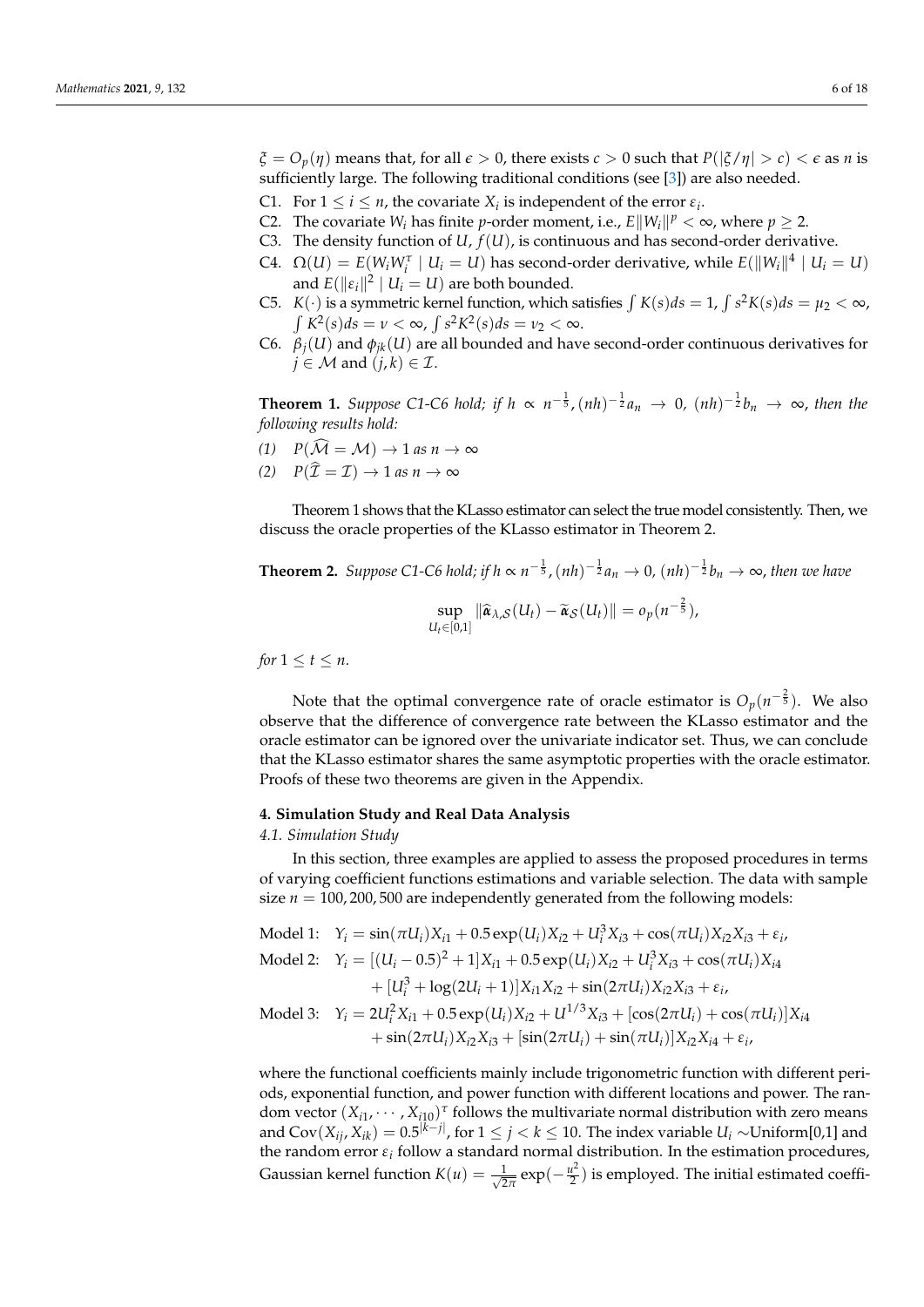cient matrix Λ is obtained by minimizing [\(4\)](#page-2-2), and the optimal bandwidth is selected via CV criterion, the selected bandwidth is also used for KLasso estimate procedure.

To assess the performance of the KLasso estimator in estimation accuracy, the empirical integrated squared error defined as follows is computed,

$$
\text{ISE}(\hat{\beta}_j) = \frac{1}{n} \sum_{i=1}^n (\hat{\beta}_j(U_i) - \beta_j(U_i))^2, \quad \text{ISE}(\hat{\phi}_{jk}) = \frac{1}{n} \sum_{i=1}^n (\hat{\phi}_{jk}(U_i) - \phi_{jk}(U_i))^2, \text{for } j \in \mathcal{M}, (j,k) \in \mathcal{I}.
$$

As a benchmark of comparison, the mean empirical integrated squared error (MISE) and its standard error (in parenthesis) of the oracle estimators and the proposed estimators for the three models, are respectively, reported in Tables [1–](#page-6-0)[3.](#page-7-0) All the empirical results were computed by R software [\[33\]](#page-17-18) based on 1000 replications. In Tables [1–](#page-6-0)[3,](#page-7-0) we can see that: (1) the MISEs decrease quickly as the sample size increases for both oracle estimator and KLasso estimator; (2) the proposed estimator performs comparably well with the oracle estimator in terms of coefficients estimations for moderate sample sizes; and (3) the estimators for Model 1 have smaller MISEs compared to those of the other two models, so the number and complexity of the nonzero coefficient functions to be estimated may affect the performance of the proposed procedure in finite samples.

| $\hat{\beta}_1(u)$<br>0.0684(0.0856)<br>0.0285(0.0189)<br>0.0174(0.0087)                                                                                     |  |
|--------------------------------------------------------------------------------------------------------------------------------------------------------------|--|
| $\hat{\beta}_{ora,1}(u)$<br>0.0553(0.0385)<br>0.0277(0.0181)<br>0.0170(0.0087)                                                                               |  |
| $\hat{\beta}_2(u)$<br>0.0531(0.0508)<br>0.0213(0.0110)<br>0.0309(0.0213)<br>$\hat{\beta}_{ora,2}(u)$<br>0.0476(0.0406)<br>0.0305(0.0211)<br>0.0211(0.0107)   |  |
| $\hat{\beta}_3(u)$<br>0.0483(0.0403)<br>0.0183(0.0096)<br>0.0277(0.0199)<br>$\hat{\beta}_{ora,3}(u)$<br>0.0410(0.0325)<br>0.0169(0.0086)<br>0.0256(0.0167)   |  |
| $\hat{\phi}_{23}(u)$<br>0.0811(0.0715)<br>0.0231(0.0256)<br>0.0124(0.0082)<br>0.0111(0.0056)<br>0.0435(0.0343)<br>0.0198(0.0134)<br>$\hat{\phi}_{ora,23}(u)$ |  |

<span id="page-6-0"></span>**Table 1.** MISEs of the functional coefficients estimators for Model 1.

**Table 2.** MISEs of the functional coefficients estimators for Model 2.

| Estimator                | $n=100$        | $n=200$        | $n=500$        |
|--------------------------|----------------|----------------|----------------|
| $\hat{\beta}_1(u)$       | 0.0605(0.0433) | 0.0332(0.0215) | 0.0173(0.0084) |
| $\hat{\beta}_{ora,1}(u)$ | 0.0576(0.0407) | 0.0329(0.0212) | 0.0172(0.0083) |
| $\hat{\beta}_2(u)$       | 0.0832(0.0608) | 0.0428(0.0278) | 0.0221(0.0107) |
| $\hat{\beta}_{ora,2}(u)$ | 0.0789(0.0551) | 0.0426(0.0270) | 0.0221(0.0106) |
| $\hat{\beta}_3(u)$       | 0.0820(0.0584) | 0.0411(0.0253) | 0.0221(0.0116) |
| $\hat{\beta}_{ora,3}(u)$ | 0.0753(0.0498) | 0.0419(0.0254) | 0.0225(0.0117) |
| $\hat{\beta}_4(u)$       | 0.0866(0.0882) | 0.0358(0.0323) | 0.0182(0.0095) |
| $\hat{\beta}_{ora,4}(u)$ | 0.0605(0.0429) | 0.0325(0.0212) | 0.0173(0.0088) |
| $\hat{\phi}_{12}(u)$     | 0.0815(0.0685) | 0.0329(0.0213) | 0.0147(0.0081) |
| $\hat{\phi}_{ora,12}(u)$ | 0.0658(0.0486) | 0.0317(0.0202) | 0.0143(0.0077) |
| $\hat{\phi}_{23}(u)$     | 0.1695(0.1023) | 0.0486(0.0328) | 0.0185(0.0093) |
| $\hat{\phi}_{ora,23}(u)$ | 0.1123(0.0652) | 0.0428(0.0242) | 0.0168(0.0082) |

Let CM denote the frequency of the nonzero coefficients being correctly estimated as nonzero, CZ denote the frequency of the zero coefficients being correctly estimated as zero, and CS denote the frequency of the correctly selected model, which means that only nonzero coefficients are estimated as nonzero. CM, CZ, and CS are summarized in Table [4.](#page-9-0) For the three models, as the sample size increases, CM, CZ, and CS all can be as large as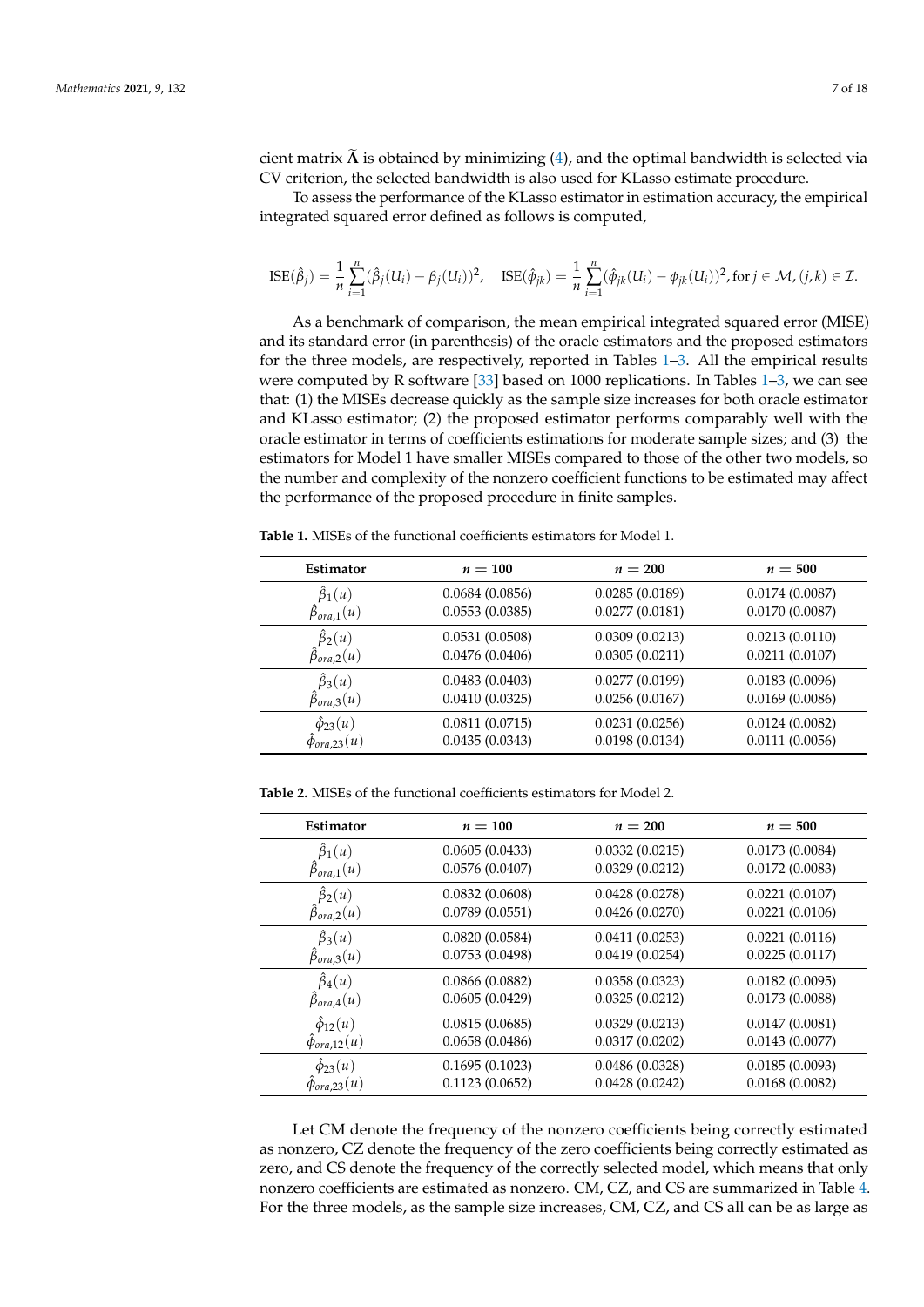100%, which implies that the proposed method can identify the model well. In addition, Model 1 has the largest possibility of being correctly selected among the three models.

Besides, we also depict the quantiles curves of the estimated coefficient functions at fixed series  $U_1, U_2, \dots, U_{46}$  $U_1, U_2, \dots, U_{46}$  $U_1, U_2, \dots, U_{46}$ , where  $U_i = 0.05 + (i - 1) \times 0.02$ ,  $i = 1, 2, \dots, 46$ . Figures 1[–3](#page-8-0) are quantile curves for Models 1–3 with sample size 200, respectively. In these figures, we can see that the main effects and interaction effects can be correctly selected and consistently estimated. Meanwhile, the estimated curves usually underestimate at the peaks while overestimate at the valley of the curves. In summary, the proposed method for VC models with hierarchical structure works well.

| Estimator                | $n=100$        | $n=200$        | $n=500$        |
|--------------------------|----------------|----------------|----------------|
| $\hat{\beta}_1(u)$       | 0.0784(0.0751) | 0.0357(0.0232) | 0.0188(0.0096) |
| $\hat{\beta}_{ora,1}(u)$ | 0.0702(0.0536) | 0.0345(0.0224) | 0.0189(0.0096) |
| $\hat{\beta}_2(u)$       | 0.0938(0.0753) | 0.0483(0.0338) | 0.0253(0.0127) |
| $\hat{\beta}_{ora,2}(u)$ | 0.0918(0.0717) | 0.0484(0.0334) | 0.0253(0.0125) |
| $\hat{\beta}_3(u)$       | 0.0819(0.0654) | 0.0435(0.0305) | 0.0242(0.0119) |
| $\hat{\beta}_{ora,3}(u)$ | 0.0795(0.0595) | 0.0435(0.0297) | 0.0244(0.0119) |
| $\hat{\beta}_4(u)$       | 0.2343(0.1158) | 0.0658(0.0385) | 0.0227(0.0113) |
| $\hat{\beta}_{ora,4}(u)$ | 0.2127(0.1052) | 0.0628(0.0367) | 0.0216(0.0104) |
| $\hat{\phi}_{23}(u)$     | 0.1462(0.1213) | 0.0734(0.0660) | 0.0247(0.0126) |
| $\hat{\phi}_{ora,23}(u)$ | 0.1265(0.0897) | 0.0668(0.0483) | 0.0239(0.0118) |
| $\hat{\phi}_{24}(u)$     | 0.2088(0.1638) | 0.0933(0.0616) | 0.0330(0.0166) |
| $\phi_{ora,24}(u)$       | 0.1842(0.1159) | 0.0909(0.0534) | 0.0305(0.0152) |

<span id="page-7-0"></span>**Table 3.** MISEs of the functional coefficients estimators for Model 3.

<span id="page-7-1"></span>

u

**Figure 1.** Estimated quantile curves of Model 1. Dash-dot lines are 0.95 quantile curves, dotted lines are 0.50 quantile curves, dashed lines are 0.05 quantile curves, and solid lines are the real function curves. The dash-dot and dashed lines indicate 90% confident bands.

u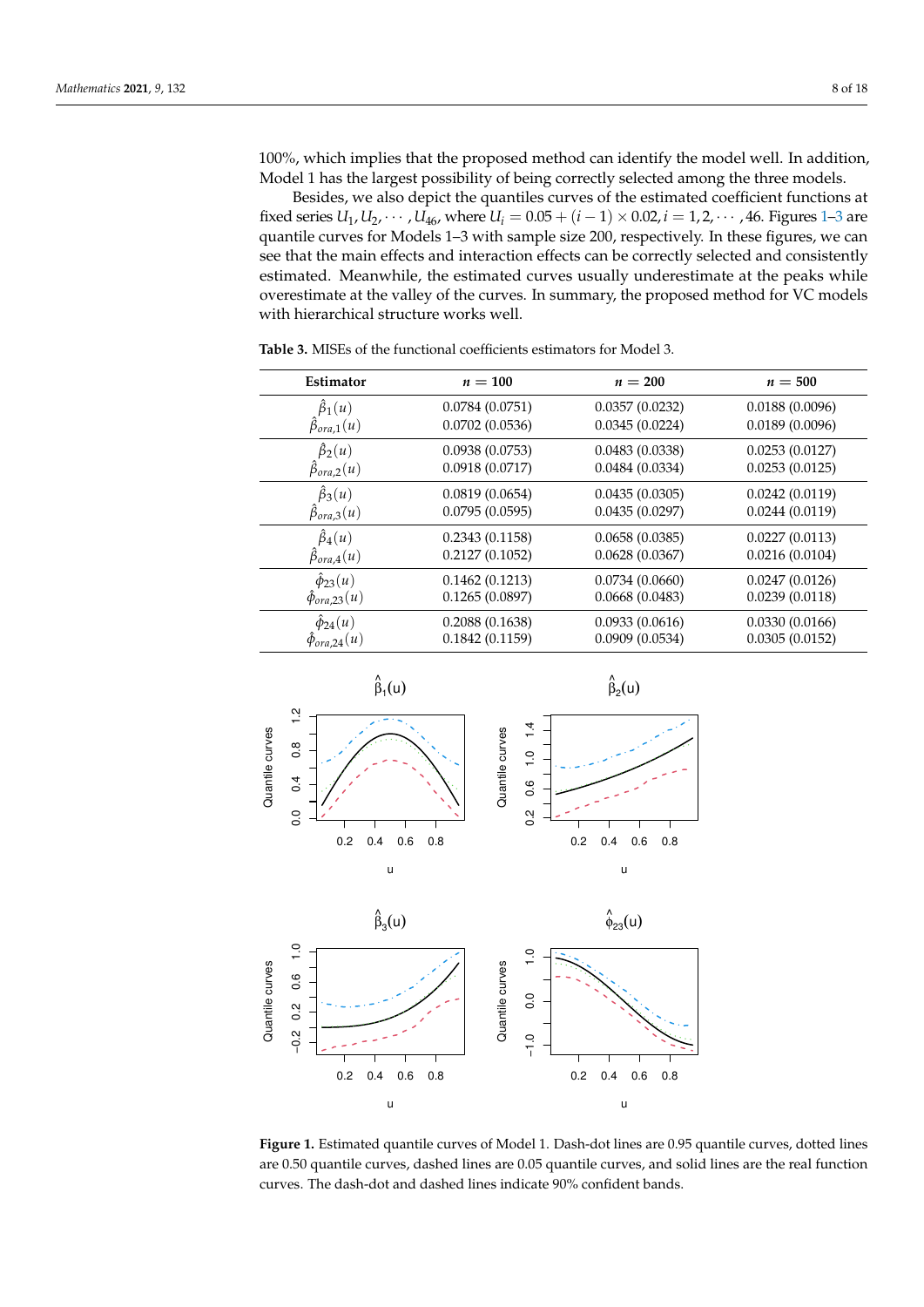

**Figure 2.** Estimated quantile curves of Model 2. Dash-dot lines are 0.95 quantile curves, dotted lines are 0.50 quantile curves, dashed lines are 0.05 quantile curves, and solid lines are the real function curves. The dash-dot and dashed lines indicate 90% confident bands.

<span id="page-8-0"></span>

**Figure 3.** Estimated quantile curves of Model 3. Dash-dot lines are 0.95 quantile curves, dotted lines are 0.50 quantile curves, dashed lines are 0.05 quantile curves, and solid lines are the real function curves. The dash-dot and dashed lines indicate 90% confident bands.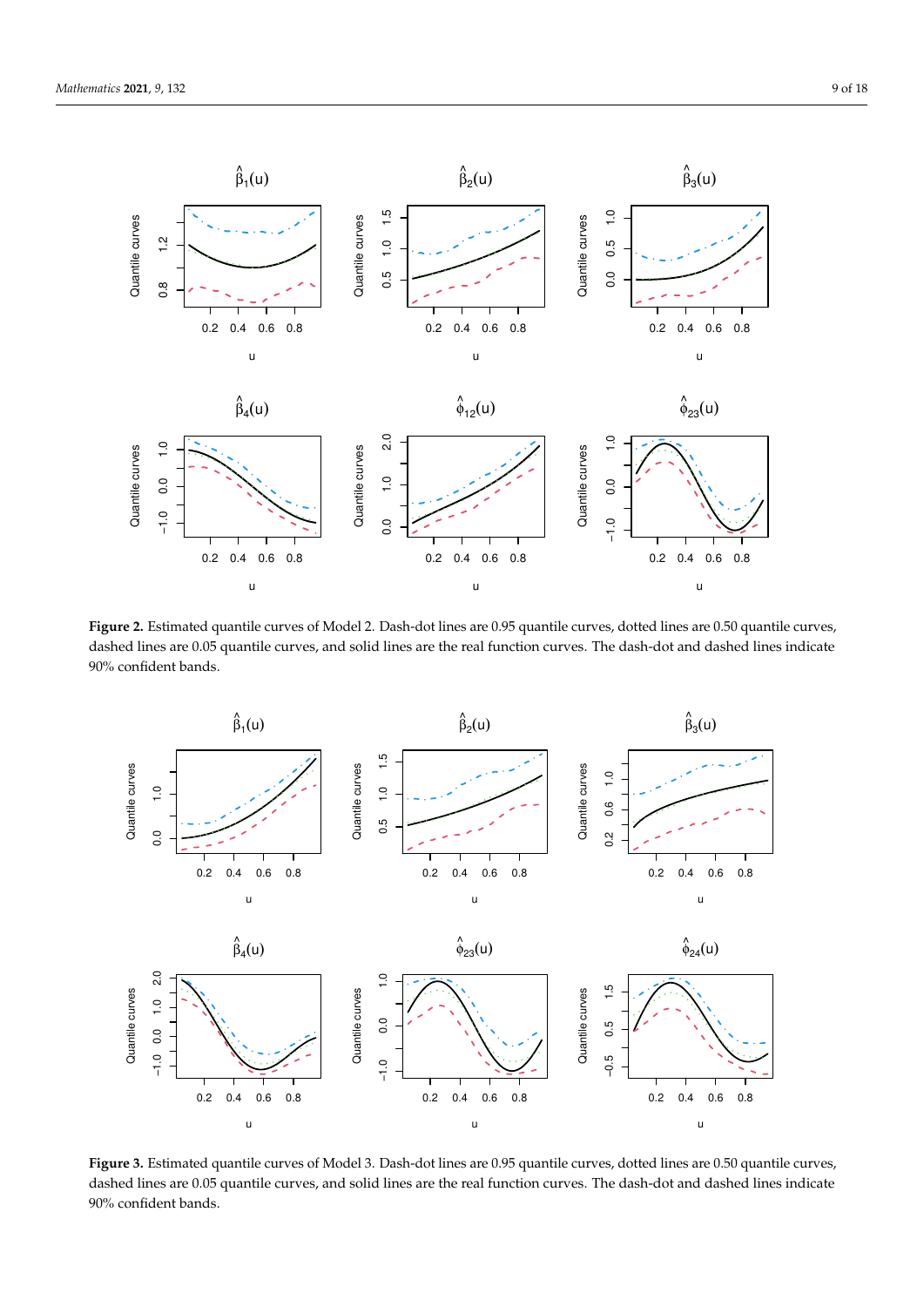|         | $\boldsymbol{n}$ | CM    | CZ.   | <b>CS</b> |
|---------|------------------|-------|-------|-----------|
| Model 1 | 100              | 0.922 | 0.711 | 0.658     |
|         | 200              | 0.996 | 0.985 | 0.982     |
|         | 500              | 1.000 | 1.000 | 1.000     |
| Model 2 | 100              | 0.884 | 0.575 | 0.524     |
|         | 200              | 0.987 | 0.972 | 0.960     |
|         | 500              | 1.000 | 1.000 | 1.000     |
| Model 3 | 100              | 0.932 | 0.533 | 0.517     |
|         | 200              | 0.973 | 0.952 | 0.937     |
|         | 500              | 1.000 | 1.000 | 1.000     |

<span id="page-9-0"></span>**Table 4.** CM, CZ, and CS for Models 1–3.

#### *4.2. The Boston Housing Data Analysis*

To further investigate the performance of our method, we apply the proposed method to the Boston housing data which concerns the median value of owner-occupied homes (MV) for 506 census tracts in 1970. The dataset "Boston" is available in the R package "MASS" ([\[34\]](#page-17-19)). Following the basic housing value equation of Harrison and Rubinfeld [\[35\]](#page-17-20) and the study of Fan and Huang [\[3\]](#page-16-10), Wang and Xia [\[7\]](#page-16-3), we consider seven covariates here: CRIM (per capita crime rate by town), RM (average number of rooms per dwelling), NOX (nitric oxides concentration), PTRATIO (pupil-teacher ratio by town), TAX (full-value property-tax rate per \$10,000), AGE (proportion of owner-occupied units built prior to 1940), and LSTAT (percentage of lower status of the population). The log transformation of MV and power transformation of RM, NOX, and LSTAT are employed to fit the Boston data well. For simplicity of representation, CRIM,  $RM^2$ , TAX, NOX<sup>2</sup>, PTRATIO, and AGE are, respectively, denoted by  $X_1, \dots, X_6$  and they are all scaled with mean zero and standard deviation 1. Meanwhile, we take  $X_0 \equiv 1$  as the intercept term (INT),  $\log(MV)$  as the response *Y*, and LSTAT<sup>1/2</sup> as the index variable *U*. Consequently, the varying coefficient model with hierarchical structure

$$
Y_i = \beta_0(U_i) + \sum_{j=1}^6 X_{ij}\beta_j(U_i) + \sum_{1 \le j < k \le 6} X_{ij}X_{ik}\phi_{jk}(U_i) + \varepsilon_i
$$

is fitted to the Boston housing data.

The data are divided into training data and testing data with sample size 405 and 101, respectively, by sampling. Estimates are based on the training data, and performance of the proposed procedures are evaluated on the testing data. The CV criterion suggests a bandwidth  $h=0.31$ , and the optimal tuning parameter selected by BIC criterion is  $\hat{\lambda}_0=1.8$ . During the implementation procedures, the variables are regarded insignificant for the mode of whose estimated functional coefficients are less than 0.1. It shows that INT, CRIM, RM<sup>2</sup>, TAX, PTRATIO, AGE,  $RM^2 \times TAX$  are significant but the others are not. The estimated coefficient function curves for these relevant variables are depicted in Figure [4.](#page-10-2) For the testing data, compared with the VC model without considering the interaction terms, the multiple  $\mathbb{R}^2$ for our proposed procedure is 0.8314, and it is 0.8021 without interaction terms. Thus, the proposed VC model with hierarchical structure can fit the testing data slightly better.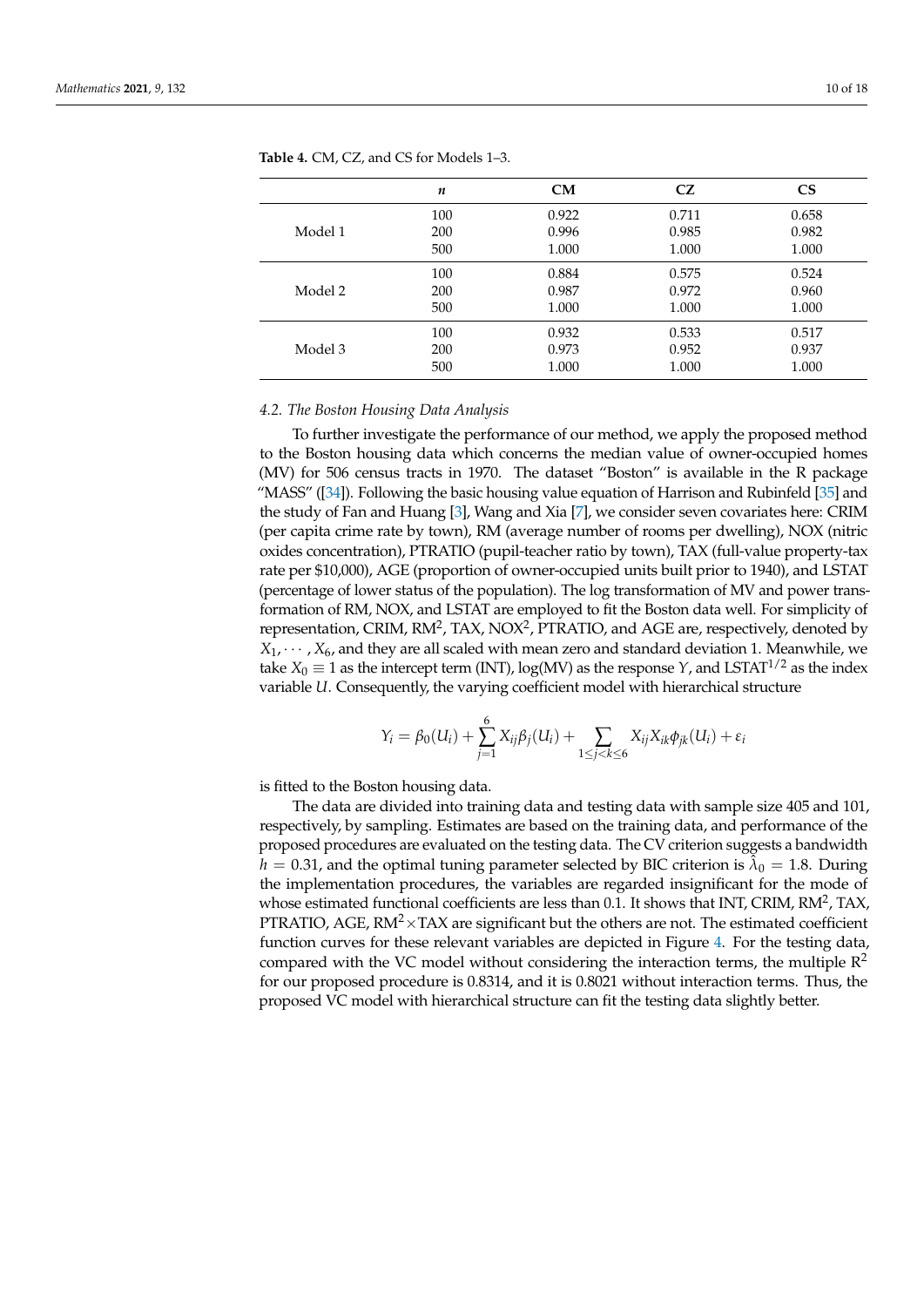<span id="page-10-2"></span>

**Figure 4.** Estimated functional coefficients curves of the relevant variables.

# <span id="page-10-0"></span>**5. Conclusions and Future Works**

In this paper, the VC models with hierarchical structure are investigated, and a unified variable selection procedure is proposed, which can simultaneously select the nonzero effects and estimate the unknown coefficient functions, while the selected model enforces the hierarchical structure. It is proved that the proposed penalty estimators have the oracle properties, that is the coefficients are estimated as well as if the true model were known in advance. Simulation studies and Boston housing data analysis are carried out to examine the performance of the proposed method in finite sample case.

However, we mainly focus on the fixed dimensionality of the predictive covariates in the paper. We will investigate the VC model with hierarchical structure in the case of diverging dimensionality of the predictors in the future. Estimation and variable selection for the generalized varying coefficient model with hierarchical structure, as well as estimation for the semiparametric varying coefficient partially linear model with hierarchical structure, are also interesting topics that deserve to be studied.

## <span id="page-10-1"></span>**Appendix A**

Before proving Theorems 1 and 2, we first investigate the following lemmas, which aim for the asymptotic properties of  $\widehat{A}_{\lambda}$ . Without loss of generality, we suppose  $\mathcal{M} = \{1, 2, \cdots, d_0\}$ ,  $\mathcal{I} = \{ (j,k) : 1 \leq j < k \leq d_1 \}$ , where  $d_1 < d_0$ . Let  $\alpha_{\mathcal{S}}(U_i) = (\beta_1(U_i), \cdots, \beta_{d_0}(U_i))$  $\phi_{12}(U_i), \cdots, \phi_{(d_1-1)d_1}(U_i))^{\tau}, \beta_{\mathcal{M}} = (\beta_1, \beta_2, \cdots, \beta_{d_0}), \phi_{\mathcal{I}} = (\phi_{12}, \phi_{13}, \cdots, \phi_{(d_1-1)d_1}).$ 

**Lemma A1.** Suppose Conditions C1–C6 hold,  $h \propto n^{-\frac{1}{5}}$ ,  $(nh)^{-\frac{1}{2}}a_n \to 0$ ,  $(nh)^{-\frac{1}{2}}b_n \to \infty$ ; *we have*

$$
\frac{1}{n}\sum_{t=1}^{n} \|\widehat{\boldsymbol{\alpha}}_{\lambda}(U_t) - \boldsymbol{\alpha}(U_t)\|^2 = O_p(n^{-\frac{4}{5}}).
$$
 (A1)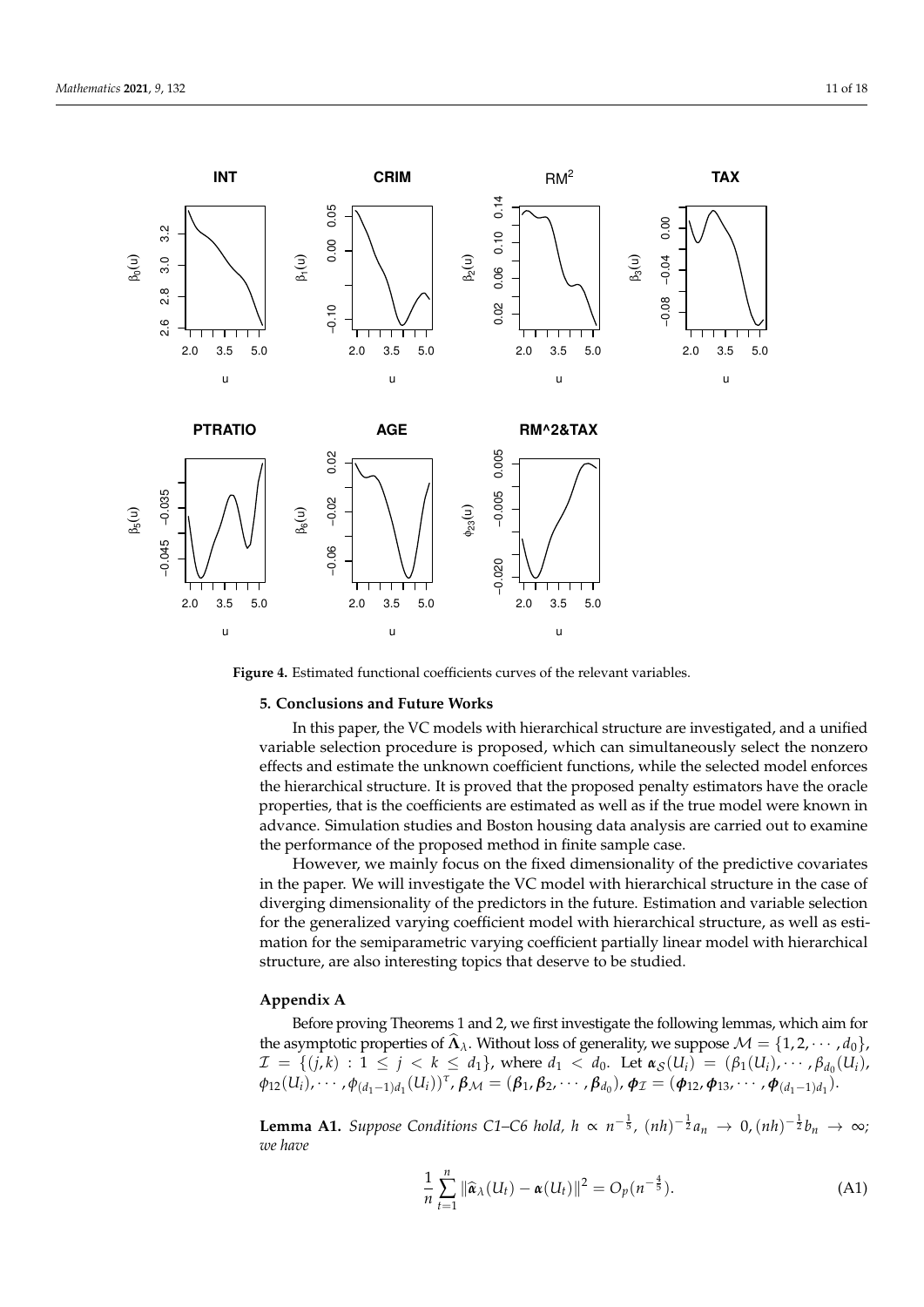**Proof.** We use  $A = (a_{ij}) \in R^{n \times \frac{d(d+1)}{2}}$  to denote an arbitrary  $n \times \frac{d(d+1)}{2}$  matrix, the rows of *A* are defined as  $\eta_1^{\tau}, \dots, \eta_n^{\tau}$  and the columns of which are defined as  $\rho_1, \dots, \rho_d, \rho_{12}, \dots, \rho_{1d}$  $\rho_{23}, \cdots, \rho_{2d}, \cdots, \rho_{(d-1)d}.$  Use  $L_2$  norm to define  $\|A\|^2=\Sigma a_{ij}^2.$  According Fan and Li [\[10\]](#page-16-6), it suffices to show that, for any small  $\epsilon > 0$ , there exists a constant  $C > 0$ ; we have

$$
\liminf_{n \to \infty} P\left(\inf_{n^{-1} \|A\|^2 = C} Q_\lambda(\Lambda + (nh)^{-\frac{1}{2}} A) > Q_\lambda(\Lambda)\right) = 1 - \epsilon.
$$
 (A2)

Define  $D_n(A) = Q_\lambda(\mathbf{\Lambda} + (nh)^{-1/2}A) - Q_\lambda(\mathbf{\Lambda})$ . Then, we have

$$
D_n(A) = \sum_{t=1}^n \sum_{i=1}^n \left[ (nh)^{-1} \eta_t^T W_i W_i^T \eta_t + 2(nh)^{-\frac{1}{2}} (Y_i - W_i^T \alpha(U_t)) W_i^T \eta_t \right] K_h(U_t - U_i)
$$
  
+ 
$$
\sum_{j=1}^d \lambda_j^1 \left( \sqrt{\|\boldsymbol{\beta}_j + (nh)^{-\frac{1}{2}} \boldsymbol{\rho}_j\|^2 + \sum_{k:k \neq j} \|\boldsymbol{\phi}_{jk} + (nh)^{-\frac{1}{2}} \boldsymbol{\rho}_{jk}\|^2} - \sqrt{\|\boldsymbol{\beta}_j\|^2 + \sum_{k=j+1}^d \|\boldsymbol{\phi}_{jk}\|^2} \right)
$$
  
+ 
$$
\sum_{j=1}^d \sum_{k=j+1}^d \lambda_{jk}^2 \left( \|\boldsymbol{\phi}_{jk} + (nh)^{-\frac{1}{2}} \boldsymbol{\rho}_{jk}\| - \|\boldsymbol{\phi}_{jk}\| \right)
$$
  
=  $R_0 + R_1 + R_2$ .

Next, we discuss  $R_i$ ,  $i = 0, 1, 2$ , respectively. For  $R_0$ ,

$$
R_{0} = \sum_{t=1}^{n} \sum_{i=1}^{n} \Big[ (nh)^{-1} \eta_{t}^{\tau} W_{i} W_{i}^{\tau} \eta_{t} + 2 (nh)^{-\frac{1}{2}} (Y_{i} - W_{i}^{\tau} \alpha (U_{t})) W_{i}^{\tau} \eta_{t} \Big] K_{h} (U_{t} - U_{i})
$$
  
\n
$$
= \sum_{t=1}^{n} \frac{1}{h} \eta_{t}^{\tau} \Bigg( \frac{1}{n} \sum_{i=1}^{n} W_{i} W_{i}^{\tau} K_{h} (U_{t} - U_{i}) \Bigg) \eta_{t}
$$
  
\n
$$
+ 2 (nh)^{-\frac{1}{2}} \sum_{t=1}^{n} \sum_{i=1}^{n} \eta_{t}^{\tau} W_{i} [(\alpha (U_{i}) - \alpha (U_{t}))^{\tau} W_{i} + \varepsilon_{i}] K_{h} (U_{t} - U_{i})
$$
  
\n
$$
= \frac{1}{h} \sum_{t=1}^{n} \eta_{t}^{\tau} \Sigma (U_{t}) \eta_{t} + 2 \frac{1}{h} \sum_{t=1}^{n} \eta_{t}^{\tau} e_{t}
$$
  
\n
$$
\ge nh^{-1} \lambda_{min} (n^{-1} \sum_{t=1}^{n} ||\eta_{t}||^{2}) - 2 nh^{-1} (\sum_{t=1}^{n} n^{-\frac{1}{2}} ||\eta_{t}||) (\sum_{t=1}^{n} n^{-\frac{1}{2}} ||e_{t}||)
$$
  
\n
$$
\ge nh^{-1} \lambda_{min} C - 2 nh^{-1} C_{2}^{\frac{1}{2}},
$$

where  $\Sigma(U_t) = n^{-1} \sum_{i=1}^n W_i W_i^{\tau} K_h (U_t - U_i)$ ,  $e_t = n^{-\frac{1}{2}} h^{\frac{1}{2}} \sum_{i=1}^n W_i [(\alpha(U_i) - \alpha(U_t))^{\tau} W_i +$ *ε*<sub>*i*</sub></sub> $K_h(U_t - U_i)$ , *λmin*(*Ut*) is the minimum eigenvalue of Σ(*Ut*), *λ<sub><i>min*</sub> is the minimizer of  ${\lambda_{min}(U_t), t = 1, 2, \cdots, n}$ , and  $n^{-1} \sum_{t=1}^n ||e_t||^2 = O_p(1)$ , which we prove in Lemma 2. According to  $n^{-1}||A||^2 = C$  and  $a_n = \max\{\lambda_j^1, \lambda_{jk}^2 : j \in \mathcal{M}, (j,k) \in \mathcal{I}\}\)$ , it is easy to show that

$$
R_{1} = \sum_{j=1}^{d} \lambda_{j}^{1} \left( \sqrt{\|\boldsymbol{\beta}_{j} + (nh)^{-\frac{1}{2}} \boldsymbol{\rho}_{j}\|^{2} + \sum_{k:k\neq j} \|\boldsymbol{\phi}_{jk} + (nh)^{-\frac{1}{2}} \boldsymbol{\rho}_{jk}\|^{2}} - \sqrt{\|\boldsymbol{\beta}_{j}\|^{2} + \sum_{k=j+1}^{d} \|\boldsymbol{\phi}_{jk}\|^{2}} \right)
$$
  
\n
$$
\geq \sum_{j=1}^{d_{0}} \lambda_{j}^{1} \left( \sqrt{\|\boldsymbol{\beta}_{j}\|^{2} + \sum_{k=j+1}^{d_{0}} \|\boldsymbol{\phi}_{jk}\|^{2}} - \sqrt{(nh)^{-1} \|\boldsymbol{\rho}_{j}\|^{2} + (nh)^{-1} \sum_{k=j+1}^{d_{0}} \|\boldsymbol{\rho}_{jk}\|^{2}} \right)
$$
  
\n
$$
- \sqrt{\|\boldsymbol{\beta}_{j}\|^{2} + \sum_{k=j+1}^{d_{0}} \|\boldsymbol{\phi}_{jk}\|^{2}} \right)
$$
  
\n
$$
\geq -d_{0}C^{\frac{1}{2}}h^{-\frac{1}{2}}a_{n}.
$$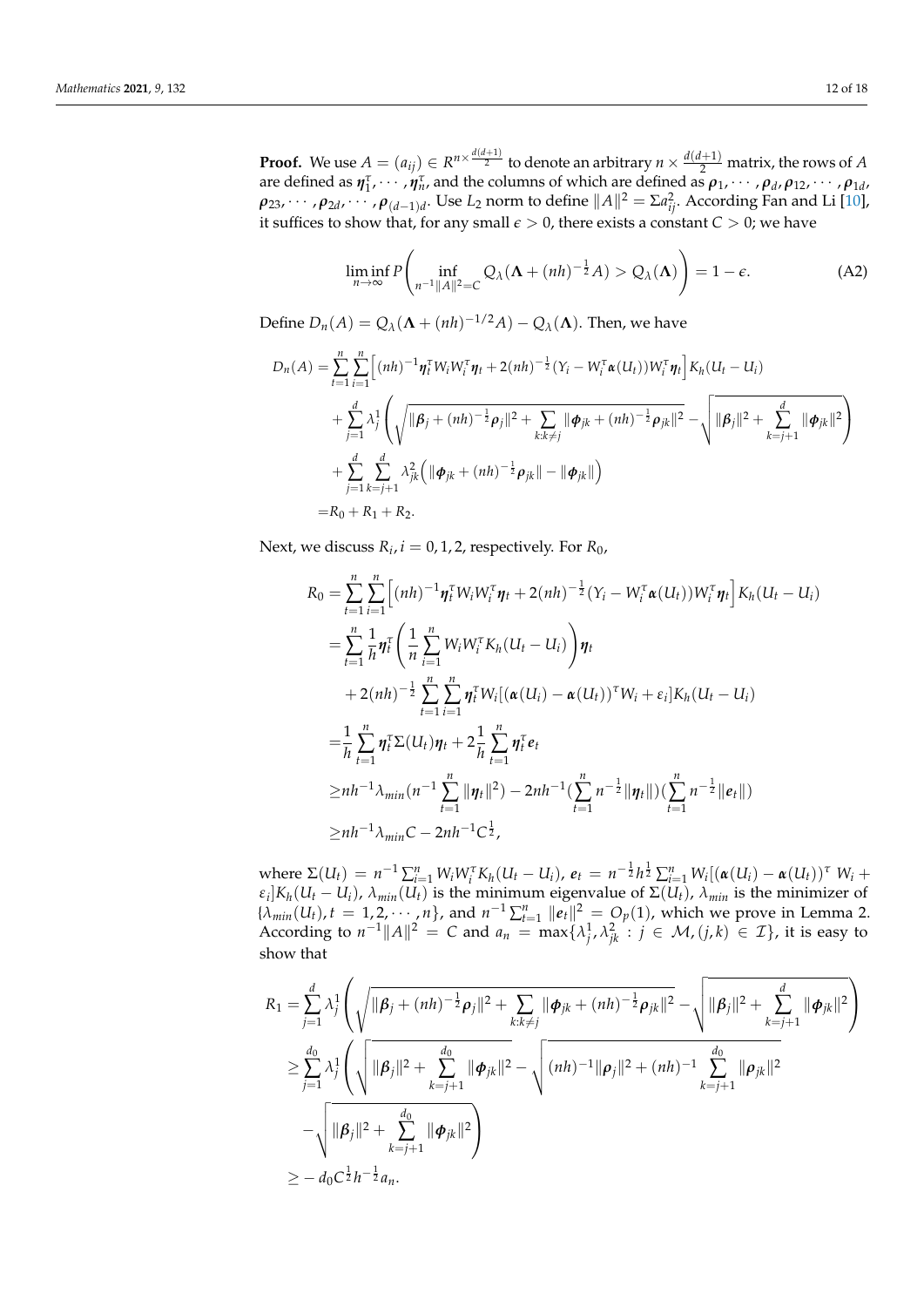$$
R_2 = \sum_{j=1}^d \sum_{k:j < k \le d} \lambda_{jk}^2 \left( \|\boldsymbol{\phi}_{jk} + (nh)^{-\frac{1}{2}} \boldsymbol{\rho}_{jk} \| - \|\boldsymbol{\phi}_{jk} \| \right)
$$
  
\n
$$
\ge \sum_{j=1}^{d_0} \sum_{k:j < k \le d_0} \lambda_{jk}^2 \left( \|\boldsymbol{\phi}_{jk} + (nh)^{-\frac{1}{2}} \boldsymbol{\rho}_{jk} \| - \|\boldsymbol{\phi}_{jk} \| \right)
$$
  
\n
$$
\ge - \sum_{j=1}^d \sum_{k:j < k \le d_0} \lambda_{jk}^2 (nh)^{-\frac{1}{2}} \|\boldsymbol{\rho}_{jk} \|
$$
  
\n
$$
\ge - (nh)^{-\frac{1}{2}} n^{\frac{1}{2}} C^{\frac{1}{2}} a_n
$$
  
\n
$$
= - C^{\frac{1}{2}} h^{-\frac{1}{2}} a_n.
$$

Consequently, we have

$$
hn^{-1}D_n(A) = hn^{-1}(R_0 + R_1 + R_2)
$$
  
\n
$$
\geq hn^{-1}(nh^{-1}\lambda_{min}C - 2nh^{-1}C^{\frac{1}{2}} - d_0a_nC^{\frac{1}{2}}h^{-\frac{1}{2}} - C^{\frac{1}{2}}h^{-\frac{1}{2}}a_n)
$$
  
\n
$$
= \lambda_{min}C - 2C^{\frac{1}{2}} - n^{-\frac{1}{2}}h(d_0a_n + a_n)C^{\frac{1}{2}}
$$
  
\n
$$
= \lambda_{min}C - 2C^{\frac{1}{2}} - n^{-\frac{1}{5}}((d_0 + 1)(nh)^{-\frac{1}{2}}a_n)C^{\frac{1}{2}}
$$
  
\n
$$
\geq 0,
$$

when *C* is large enough, the result of Lemma 1 holds.  $\Box$ 

**Lemma A2.** *Suppose*  $C1 - C6$  *hold; then,*  $n^{-1} \sum_{t=1}^{n} ||e_t||^2 = O_p(1)$ *.* 

**Proof.** By straightforward algebra, we have

$$
E(n^{-1}\sum_{t=1}^{n}||e_t||^2)
$$
  
\n
$$
=n^{-2}h\sum_{t=1}^{n}E[\sum_{i\neq j}^{n}(\boldsymbol{\alpha}(U_i)-\boldsymbol{\alpha}(U_t))^{\tau}W_iW_i^{\tau}W_jW_j^{\tau}(\boldsymbol{\alpha}(U_j)-\boldsymbol{\alpha}(U_t))K_h(U_t-U_i)
$$
  
\n
$$
K_h(U_t-U_j)+\sum_{i=j}^{n}(\boldsymbol{\alpha}(U_i)-\boldsymbol{\alpha}(U_t))^{\tau}W_iW_i^{\tau}W_iW_i^{\tau}(\boldsymbol{\alpha}(U_i)-\boldsymbol{\alpha}(U_t))K_h^2(U_t-U_i)
$$
  
\n
$$
+\sum_{i=1}^{n}\varepsilon_i^2W_i^{\tau}W_iK_h^2(U_t-U_i)]
$$
  
\n
$$
=n^{-2}h\sum_{t=1}^{n}E(\sum_{i\neq j,i=1}^{n}e_{t1}+\sum_{i=j,i=1}^{n}e_{t2}+\sum_{i=1}^{n}e_{t3}).
$$

By Tylor expansion [\(7\)](#page-3-0), we have

$$
E(e_{t1})
$$
  
\n=  $E(E(e_{t1} | U_i, U_j))$   
\n=  $E(E((\alpha(U_i) - \alpha(U_t))^{\tau} W_i W_i^{\tau} W_j W_j^{\tau} (\alpha(U_j) - \alpha(U_t)) K_h (U_t - U_i) K_h (U_t - U_j) | U_i, U_j)))$   
\n=  $E(E(\alpha'(U_t)^{\tau} W_i W_i^{\tau} W_j W_j^{\tau} \alpha'(U_t) (U_t - U_i) (U_t - U_j) K_h (U_t - U_i) K_h (U_t - U_j)$   
\n+  $||W_i||^2 ||W_j||^2 (U_t - U_i)^2 (U_t - U_j)^2 K_h (U_t - U_i) K_h (U_t - U_j) | U_i, U_j)$   
\n=  $E_1 + E_2$ .

When *t* = *i* or *t* = *j*,  $E_1 = E_2 = 0$ ; *t*  $\neq$  *i* and *t*  $\neq$  *j*, according to C3,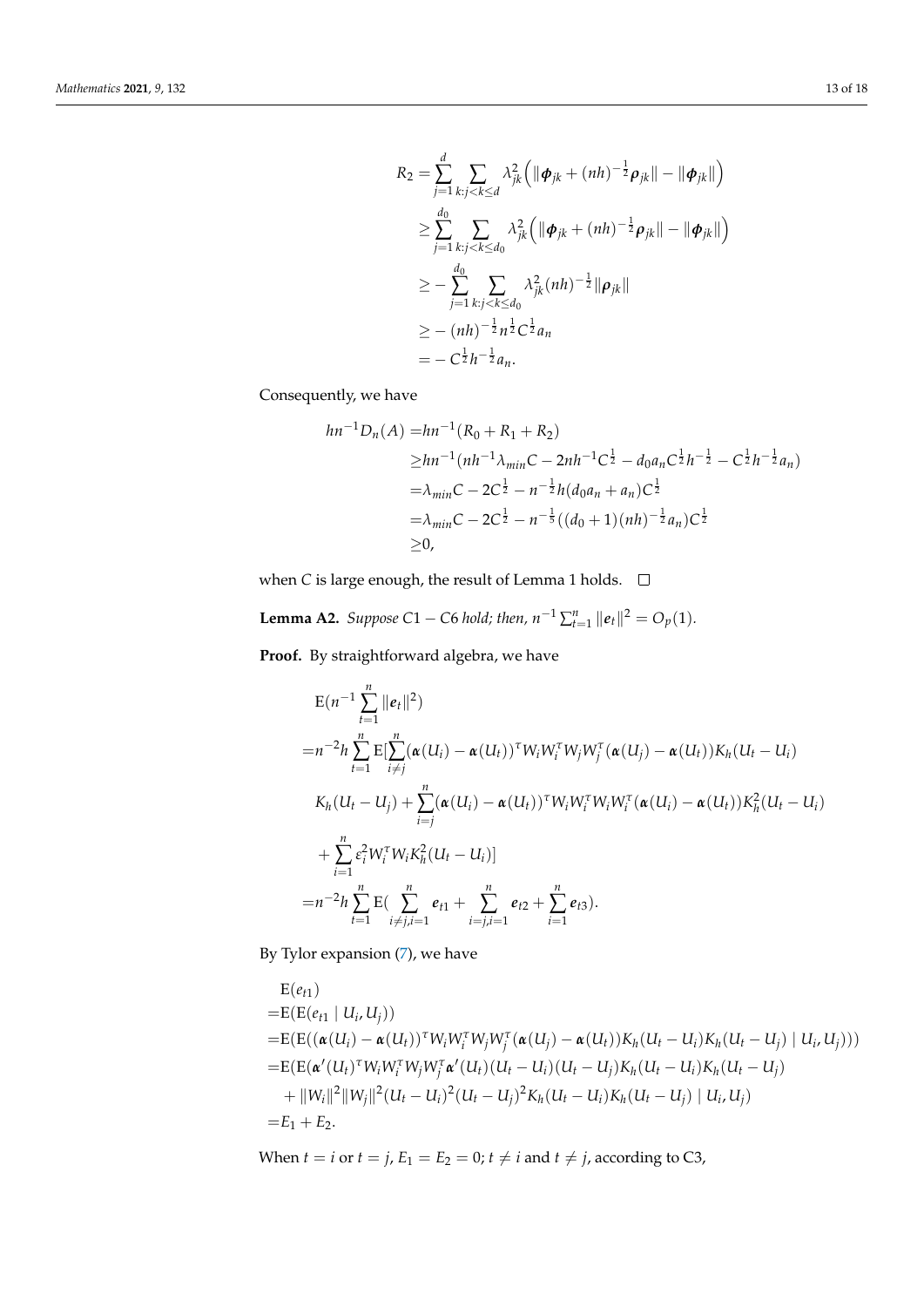$$
E_{1} = E(E(\boldsymbol{\alpha}'(U_{t})^{\mathrm{T}}W_{i}W_{i}^{\mathrm{T}}W_{j}W_{j}^{\mathrm{T}}\boldsymbol{\alpha}'(U_{t})(U_{t} - U_{i})(U_{t} - U_{j})K_{h}(U_{t} - U_{i})K_{h}(U_{t} - U_{j}) | U_{t}, U_{i}, U_{j}))
$$
  
\n
$$
= E(\boldsymbol{\alpha}'(U_{t})^{\mathrm{T}}E(W_{i}W_{i}^{\mathrm{T}}W_{j}W_{j}^{\mathrm{T}} | U_{i}, U_{j})\boldsymbol{\alpha}'(U_{t})(U_{t} - U_{i})(U_{t} - U_{j})K_{h}(U_{t} - U_{i})K_{h}(U_{t} - U_{j}))
$$
  
\n
$$
= \int \boldsymbol{\alpha}'(U_{t})^{\mathrm{T}}\Omega(U_{i})\Omega(U_{j})\boldsymbol{\alpha}'(U_{t})(U_{t} - U_{i})(U_{t} - U_{j})K_{h}(U_{t} - U_{j})K_{h}(U_{t} - U_{j})
$$
  
\n
$$
f(U_{t})f(U_{i})f(U_{j})dU_{t}dU_{i}dU_{j}
$$
  
\n
$$
= h^{2} \int \boldsymbol{\alpha}'(U_{t})^{\mathrm{T}}\Omega(U_{t} + h_{s_{1}})\Omega(U_{t} + h_{s_{1}})f(U_{t} + h_{s_{1}})f(U_{t} + h_{s_{2}})\boldsymbol{\alpha}'(U_{t})s_{1}s_{2}K(s_{1})K(s_{2})dU_{t}ds_{1}ds_{2}
$$
  
\n
$$
= h^{2} \int \boldsymbol{\alpha}'(U_{t})^{\mathrm{T}}(\tilde{\omega}(U_{t}) + \tilde{\omega}'_{1}(U_{t})h_{s_{1}} + \tilde{\omega}'_{2}(U_{t})h_{s_{2}} + C_{3}(s_{1}^{2} + s_{2}^{2}))\boldsymbol{\alpha}'(U_{t})h^{2}s_{1}s_{2}K(s_{1})K(s_{2})dU_{t}ds_{1}ds_{2}
$$
  
\n
$$
= O(h^{4}),
$$

for  $\int (\tilde{\omega}(U_t) + \tilde{\omega}'_1(U_t)hs_1 + \tilde{\omega}'_2(U_t)hs_2) s_1 s_2 K(s_1) K(s_2) ds_1 ds_2 = 0$ . Similarly, we can get  $E_2 = O(h)$ , so  $E(e_{t1}) = O(h^4)$ ,  $E(e_{t2}) = O(h)$ .

Next, we consider  $E(\sum_{i=1}^n e_{t3})$ , define  $g(U_t) = f^2(U_t)$ , and suppose that  $\widetilde{E}(\|W_t \varepsilon_t\|^2)$  $U_t = u$ ) =  $\int ||W_t \varepsilon_t||^2 g(U_t) dU_t$  is bounded.

$$
E(\sum_{i=1}^{n} e_{i3}) = (n-1)E(||W_{i}\varepsilon_{i}||^{2}K_{h}^{2}(U_{t}-U_{i}))+K^{2}(0)E(||W_{i}\varepsilon_{i}||^{2})
$$
  
\n
$$
= (n-1)E\{E(||W_{i}\varepsilon_{i}||^{2}K_{h}^{2}(U_{t}-U_{i})|U_{t},U_{i})+K^{2}(0)E(||W_{i}\varepsilon_{i}||^{2}|U_{i}=U)\}
$$
  
\n
$$
= (n-1)\int \varepsilon_{i}^{2}W_{i}^{\tau}W_{i}K_{h}^{2}(U_{t}-U_{i})f(U_{t})f(U_{i})dU_{t}dU_{i}+K^{2}(0)E(||W_{i}\varepsilon_{i}||^{2}|U_{i}=U)\}
$$
  
\n
$$
= (n-1)h^{-1}\int \varepsilon_{i}^{2}W_{i}^{\tau}W_{i}K^{2}(v)f(U_{i}+hv)f(U_{i})dU_{i}dv+K^{2}(0)E(||W_{i}\varepsilon_{i}||^{2}|U_{i}=U)\}
$$
  
\n
$$
= (n-1)h^{-1}\int \varepsilon_{i}^{2}W_{i}^{\tau}W_{i}K^{2}(v)f(U_{i})\{f(U_{i})+f'(U_{i})hv+C_{1}h^{2}v^{2}\}dU_{i}dv
$$
  
\n
$$
+K^{2}(0)E(||W_{i}\varepsilon_{i}||^{2}|U_{i}=U)
$$
  
\n
$$
= (n-1)h^{-1}\int \varepsilon_{i}^{2}W_{i}^{\tau}W_{i}K^{2}(v)f(U_{i})\{f(U_{i})+C_{1}h^{2}v^{2}\}dU_{i}dv+K^{2}(0)E(||W_{i}\varepsilon_{i}||^{2}|U_{i}=U)
$$
  
\n
$$
= (n-1)h^{-1}\{\int \varepsilon_{i}^{2}W_{i}^{\tau}W_{i}g(U_{i})dU_{i}\int K^{2}(v)dv+C_{1}h^{3}\int \varepsilon_{i}^{2}W_{i}^{\tau}W_{i}f(U_{i})dU_{i}\int K_{h}^{2}(v)v^{2}dv\}
$$
  
\n
$$
+K^{2}(0)E(||W_{i}\varepsilon_{i}||
$$

where  $\nu = \int K^2(v)dv$  and  $\nu_2 = \int K^2(v)v^2dv$ , we can get

$$
n^{-1}h \mathcal{E}(\sum_{i=1}^{n} e_{i3}) = n^{-1}h\{(n-1)h^{-1}\nu \widetilde{\mathcal{E}}(\|W_i \varepsilon_i\|^2 | U_i = U) + C_1 h^3 \nu_2 \mathcal{E}(\|W_i \varepsilon_i\|^2 | U_i = U) + K^2(0)\mathcal{E}(\|W_i \varepsilon_i\|^2 | U_i = U)\} \leq \widetilde{\mathcal{E}}(\|W_i \varepsilon_i\|^2 | U_i = U)\nu + n^{-\frac{9}{5}}C_1\mathcal{E}(\|W_i \varepsilon_i\|^2 | U_i = U)\nu_2 + n^{-\frac{6}{5}}K^2(0)\mathcal{E}(\|W_i \varepsilon_i\|^2 | U_i = U) < \infty
$$

for  $n^{-\frac{9}{5}}$ ,  $n^{-\frac{6}{5}} \to 0$ . Thus,  $n^{-1} \sum_{t=1}^{n} ||e_t||^2 = n^{-1}h(O_p(n^2h^4) + nO_p(h)) + O_p(1) = O_p(1)$ can be proved.  $\square$ 

**Proof of Theorem [1.](#page-5-1)** According to the definition above, we have  $\mathcal{M}^c = \{d_0 + 1, d_0 + 1\}$  $\{2, \dots, d\} = \{j : ||\beta_j|| = 0\}, \mathcal{I}^c = \{(j, k) : d_1 < j < k \le d_0 \le d, \text{ or } d_1 \le j < d_0 < k \le d\}$  $\int_{0}^{\infty} d_0 < j < k \leq d$ } = { $(j,k)$  :  $\|\phi_{jk}\| = 0$ }. Meanwhile,  $\mathcal{M}^c = \{j : \|\beta_j\| = 0\}$ ,  $\widehat{\mathcal{I}^c} = \{ (j,k) : ||\widehat{\boldsymbol{\phi}}_{j,k}|| = 0 \}.$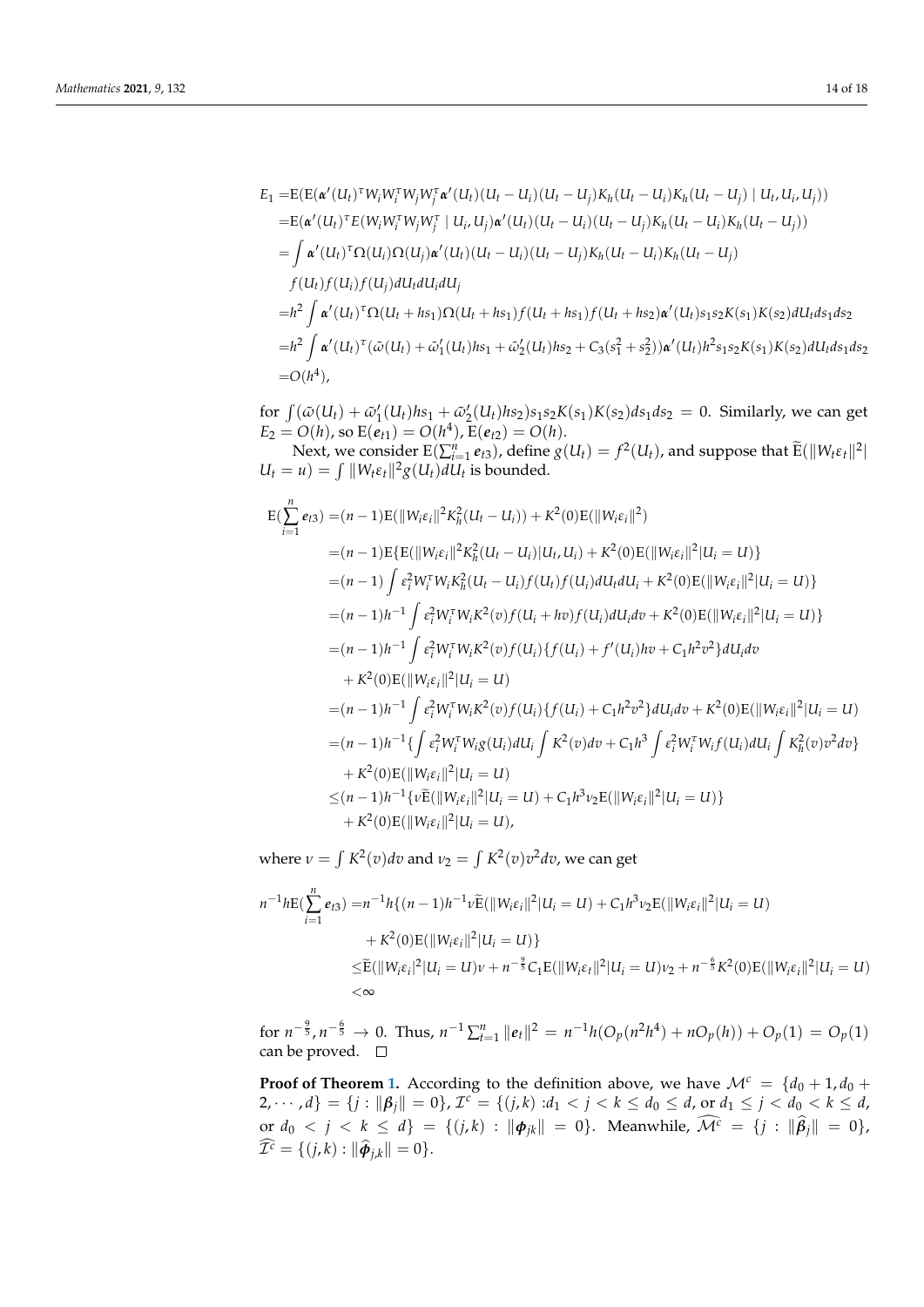We first prove that  $P(\widehat{\mathcal{M}^c} = \mathcal{M}^c) \to 1$  as  $n \to \infty$ . That is for any  $j \in \mathcal{M}^c$ ,  $P(\widehat{\beta}_j(U_t) =$  $0)$  → 1 for  $1 \le t \le n$ . If it is not true,  $β_j(U_t) ≠ 0$  must be the solution of the following normal equation,

$$
0 = \frac{\partial Q_{\lambda}(\widehat{\Lambda})}{\partial \beta_j(U_t)} = -2 \sum_{t=1}^n \sum_{i=1}^n X_{ij} (Y_i - W_i^{\tau} \widehat{\alpha}_{\lambda}(U_t)) K_h (U_t - U_i) + 2 \lambda_j^1 \left( \frac{\widehat{\beta}_j(U_t)}{\sqrt{\|\widehat{\beta}_j\|^2 + \sum_{k:k \neq j} \|\widehat{\phi}_{jk}\|^2}} \right)
$$
  
\n
$$
= -2 \sum_{t=1}^n \sum_{i=1}^n X_{ij} (Y_i - W_i^{\tau} \alpha(U_t) - W_i^{\tau} (\widehat{\alpha}_{\lambda}(U_t) - \alpha(U_t))) K_h (U_t - U_i)
$$
  
\n
$$
+ 2 \lambda_j^1 \left( \frac{\widehat{\beta}_j(U_t)}{\sqrt{\|\widehat{\beta}_j\|^2 + \sum_{k:k \neq j} \|\widehat{\phi}_{jk}\|^2}} \right)
$$
  
\n
$$
= -2 \sum_{t=1}^n \sum_{i=1}^n X_{ij} \varepsilon_i K_h (U_t - U_i) + 2 \sum_{t=1}^n \sum_{i=1}^n X_{ij} W_i^{\tau} (\widehat{\alpha}_{\lambda}(U_t) - \alpha(U_t)) K_h (U_t - U_i)
$$
  
\n
$$
+ 2(nh)^{\frac{1}{2}} \frac{\lambda_j^1}{(nh)^{\frac{1}{2}}} \left( \frac{\widehat{\beta}_j(U_t)}{\sqrt{\|\widehat{\beta}_j\|^2 + \sum_{k:k \neq j} \|\widehat{\phi}_{jk}\|^2}} \right),
$$

by Conditions C1-C6 and Lemma 2, we know that  $\sum_{t=1}^{n}\sum_{i=1}^{n}X_{ij}\varepsilon_{i}K_{h}(U_{t}-U_{i})=O_{p}(n^{2}).$ Meanwhile, according to Lemma 1,  $\|\hat{\boldsymbol{\alpha}}_{\lambda}(U_t) - \boldsymbol{\alpha}(U_t)\| = O_p(n^{-\frac{2}{5}})$ ,  $\|\sum_{t=1}^n \sum_{i=1}^n X_{ij}W_i^T(\hat{\boldsymbol{\alpha}}_{\lambda}(U_t) - \boldsymbol{\alpha}(U_t))K_h(U_t - U_i)\| \le \sum_{t=1}^n \sum_{i=1}^n \|\boldsymbol{X}_{ij}W_i^T K_h(U_t - U_i)\| \|\hat{\boldsymbol{\alpha}}_{\lambda}(U_t) - \boldsymbol{\alpha}(U_t)\| =$  $O_p(n^2h^2)$ , and then we have that  $\frac{\beta_j(U_t)}{\sqrt{|\hat{G}_t|^2 + |\hat{G}_t|^2}}$  $\sqrt{\|\hat{\beta}_j\|^2 + \sum_{k:k\neq j} \|\hat{\phi}_{jk}\|^2}$  = *O*<sub>*p*</sub>(1). In addition, for *b<sub>n</sub>* =  $\min\{\lambda_j^1,\lambda_{kl}^2:j\in\mathcal{M}^c,(k,l)\in\mathcal{I}^c\},$ weget $\frac{\partial Q_\lambda(\Lambda)}{\partial \beta_j(U_l)}=O_p(n^2)+O_p(n^2h^2)+(nh)^{\frac{1}{2}}O_p((nh)^{-\frac{1}{2}}\lambda_j^1)$  $\geq O_p(n^2) + O_p(n^2h^2) + (nh)^{\frac{1}{2}}O_p((nh)^{-\frac{1}{2}}b_n) \to ∞$  for  $(nh)^{-\frac{1}{2}}b_n \to ∞$ . It clearly shows that for  $j \in M^c$ , there are no solutions for  $\frac{\partial Q_A(\Lambda)}{\partial \beta_j(U_t)}=0$  with  $\hat{\beta}_j(U_t)\neq 0$ , which is to say for any  $j \in \mathcal{M}^c$ , then  $j \in \widehat{M}^c$ , so  $P(\widehat{\mathcal{M}^c} = \mathcal{M}^c) \rightarrow 1$  is proved, natually we get that  $P(\mathcal{M} = \mathcal{M}) \rightarrow 1$ .

Then, we pay attention to  $P(\widehat{\mathcal{I}^c} = \mathcal{I}^c) \rightarrow 1$  as  $n \rightarrow \infty$ , i.e., for any  $(j,k) \in \mathcal{I}^c$ , *P*( $\widehat{\phi}_{jk}(U_t) = 0$ ) → 1 for  $1 \le t \le n$ . In addition, if the claim is not true,  $\widehat{\phi}_{jk}(U_t) \ne 0$  must be the solution of the following normal equation,

$$
0 = \frac{\partial Q_{\lambda}(\widehat{\Lambda})}{\partial \phi_{jk}(U_t)} = -2 \sum_{t=1}^n \sum_{i=1}^n Z_{ij} (Y_i - W_i^{\tau} \widehat{\alpha}_{\lambda}(U_t)) K_h (U_t - U_i) + 2 \lambda_j^1 \frac{\widehat{\phi}_{jk}(U_t)}{\sqrt{\|\widehat{\beta}_j\|^2 + \sum_{k:k \neq j} \|\widehat{\phi}_{jk}\|^2}} + 2 \lambda_k^1 \frac{\widehat{\phi}_{jk}(U_t)}{\sqrt{\|\widehat{\beta}_k\|^2 + \sum_{j:k \neq j} \|\widehat{\phi}_{jk}\|^2}} + 2 \lambda_{jk}^2 \frac{\widehat{\phi}_{jk}(U_t)}{\|\widehat{\phi}_{jk}\|} = -2 \sum_{t=1}^n \sum_{i=1}^n Z_{ij} \varepsilon_i K_h (U_t - U_i) + 2 \sum_{t=1}^n \sum_{i=1}^n Z_{ij} W_i^{\tau} (\widehat{\alpha}_{\lambda}(U_t) - \alpha(U_t)) K_h (U_t - U_i) + 2(nh)^{\frac{1}{2}} \frac{\lambda_j^1}{\sqrt{\|\widehat{\beta}_j\|^2 + \sum_{k:k \neq j} \|\widehat{\phi}_{jk}\|^2}} + 2(nh)^{\frac{1}{2}} \frac{\widehat{\phi}_{jk}(U_t)}{(nh)^{\frac{1}{2}}} \frac{\widehat{\phi}_{jk}(U_t)}{\sqrt{\|\widehat{\beta}_j\|^2 + \sum_{j:k \neq j} \|\widehat{\phi}_{jk}\|^2}} + 2(nh)^{\frac{1}{2}} \frac{\lambda_{jk}^2}{\sqrt{\|\widehat{\phi}_k\|^2}}.
$$

Referring to the definition, we consider the following three situations for  $(j, k) \in \mathcal{I}^c$ ,

- (1)  $(j, k) \in \mathcal{I}^c$ , and  $j, k \in \mathcal{M}$ ;
- (2)  $(j, k) \in \mathcal{I}^c$ , and  $j \in \mathcal{M}$  and  $k \in \mathcal{M}^c$ ; and
- (3)  $(j, k) \in \mathcal{I}^c$ , and  $j, k \in \mathcal{M}^c$ .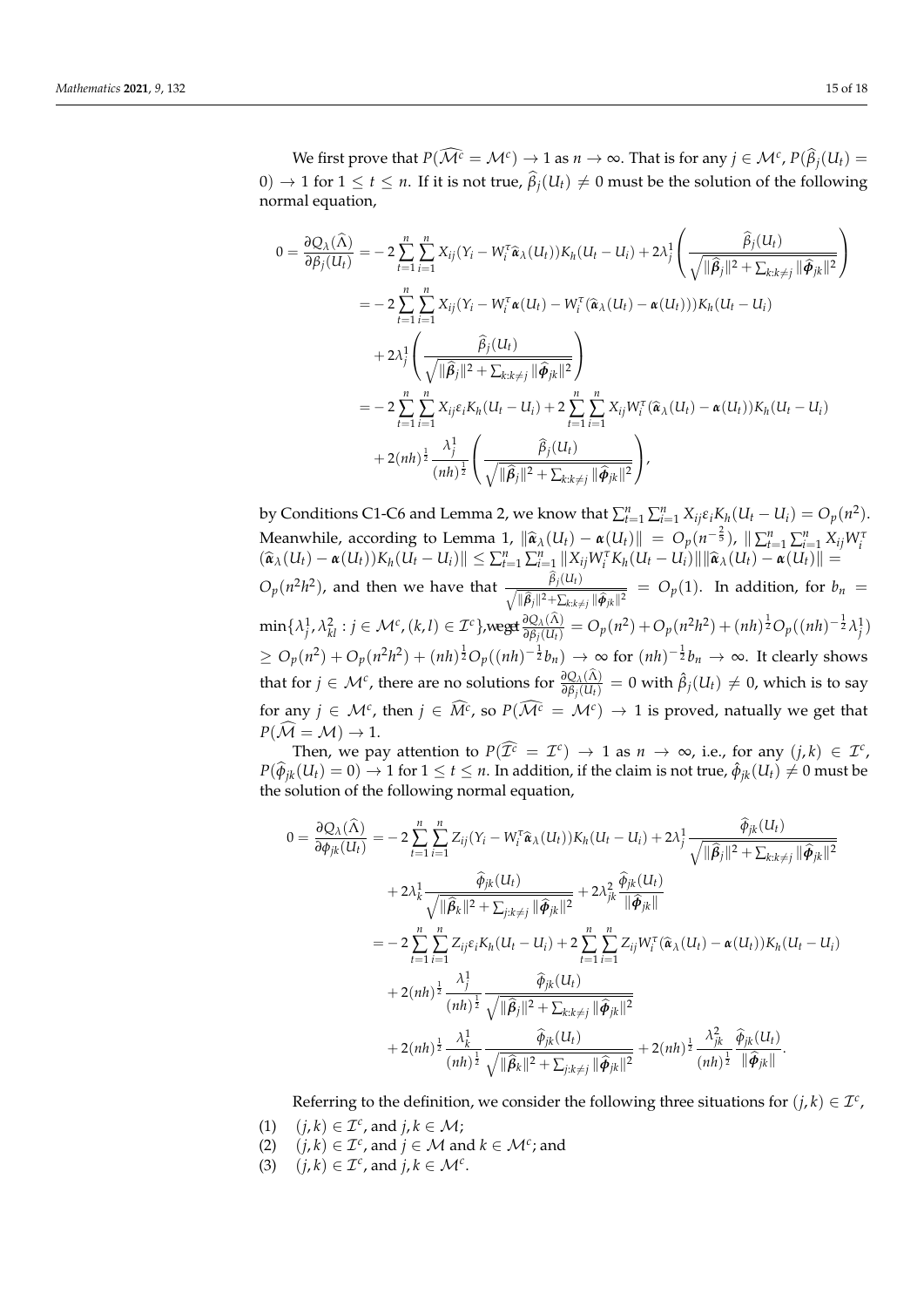By Conditions C1-C6 and Lemma 2, we know that  $\sum_{t=1}^{n} \sum_{i=1}^{n} Z_{ij} \varepsilon_i K_h (U_t - U_i) = O_p(n^2)$ . Meanwhile, according to Lemma 1,  $\|\hat{\boldsymbol{\alpha}}_{\lambda}(U_t) - \boldsymbol{\alpha}(U_t)\| = O_p(n^{-\frac{2}{5}})$ ,  $\|\sum_{t=1}^n \sum_{i=1}^n Z_{ij}W_i^T(\hat{\boldsymbol{\alpha}}_{\lambda}(U_t) - \boldsymbol{\alpha}(U_t))K_h(U_t - U_i)\| \le \sum_{t=1}^n \sum_{i=1}^n \sum_{i=1}^n \|Z_{ij}W_i^T K_h(U_t - U_i)\| \|\hat{\boldsymbol{\alpha}}_{\lambda}(U_t) - \boldsymbol{\alpha}(U_t)\| =$  $O_p(n^2h^2)$ , and have that  $\frac{\widetilde{\phi}_{jk}(U_t)}{\sqrt{\|\widehat{\beta}_j\|^2 + \sum_{k:k\neq j} \|\widehat{\phi}_{jk}\|^2}} = O_p(1)$ ,  $\frac{\widetilde{\phi}_{jk}(U_t)}{\|\widehat{\phi}_{jk}\|}$  $\frac{\partial_{jk}(U_t)}{\partial \hat{\phi}_{jk}||} = O_p(1)$ . We get  $\frac{\partial Q_\lambda(\hat{\Lambda})}{\partial \phi_{jk}(U_t)} =$  $O_p(n^2) + O_p(n^2h^2) + (nh)^{\frac{1}{2}}O_p((nh)^{-\frac{1}{2}}(\lambda_j^1 + \lambda_k^1 + \lambda_{jk}^2))$ . In addition, for  $a_n = \max{\{\lambda_j^1, \lambda_k^1, \lambda_k^2\}}$  $\lambda_{kl}^2 : j \in \mathcal{M}$ ,  $(k,l) \in \mathcal{I}$ , we can get that  $\nu_n = \min\{\lambda_{j}^1, \lambda_{k'}^1, \lambda_{kl}^2 : j \in \mathcal{M}$ ,  $(k,l) \in \mathcal{I}\}$  and  $(nh)^{-\frac{1}{2}}\nu_n \leq (nh)^{-\frac{1}{2}}a_n \to 0$ , while  $b_n = \min\{\lambda_j^1, \lambda_k^1, \lambda_k^2 : j \in \mathcal{M}^c, (k, l) \in \mathcal{I}^c\}.$ 

Then, for Situations (1) and (2),  $\frac{\partial Q_\lambda(\Lambda)}{\partial \beta_j(U_t)}\geq O_p(n^2)+O_p(n^2h^2)+(nh)^{\frac{1}{2}}O_p((nh)^{-\frac{1}{2}}(\nu_n+1))$ 

 $(b_n)) \to \infty$  for  $(nh)^{-\frac{1}{2}}v_n \to 0$ ,  $(nh)^{-\frac{1}{2}}b_n \to \infty$ . For Situation (3),  $\frac{\partial Q_\lambda(\Lambda)}{\partial \beta_j(U_t)}\geq O_p(n^2)+O_p(n^2h^2)+(nh)^{\frac{1}{2}}O_p((nh)^{-\frac{1}{2}}(b_n+b_n))\to\infty$  for  $(nh)^{-\frac{1}{2}}b_n \to \infty.$ 

It clearly shows that, for  $(j, k) \in \mathcal{I}^c$ , there are no solutions for  $\frac{\partial Q_A(\Lambda)}{\partial \phi_{jk}(U_t)} = 0$  with  $\hat{\phi}_{jk}(U_t) \neq 0$ , which is to say that, for any  $(j, k) \in \mathcal{I}^c$ ,  $(j, k) \in \widehat{\mathcal{I}^c}$ , thus  $P(\widehat{\mathcal{I}^c} = \mathcal{I}^c) \to 1$  is proved; naturally, we get that  $P(\hat{\mathcal{I}} = \mathcal{I}) \rightarrow 1$ .  $\Box$ 

**Proof of Theorem 2.** By Theorem 1, we know immediately that  $\hat{\boldsymbol{\alpha}}_{\lambda,\mathcal{S}^c}(U_t) = 0$  with probability tending to 1, thus we know  $\hat{\boldsymbol{a}}_{\lambda,\mathcal{S}}(U_t)$  must be the solution of

$$
-\frac{1}{n}\sum_{t=1}^{n}\sum_{i=1}^{n}W_{iS}(Y_{i}-W_{iS}^{\tau}\hat{\alpha}_{\lambda,S}(U_{t}))K_{h}(U_{t}-U_{i})+\frac{1}{n}\sum_{j=1}^{d_{0}}\lambda_{j}^{1}\gamma_{j}(\mathbf{1}_{j}\mathbf{1}_{j}^{\tau}+\sum_{k:j
$$

which means  $\hat{\boldsymbol{\alpha}}_{\lambda,\mathcal{S}}$  has the closed form

$$
\begin{split}\n\widehat{\alpha}_{\lambda,\mathcal{S}}(U_t) &= \left[\frac{1}{n}\sum_{i=1}^n W_{i\mathcal{S}} W_{i\mathcal{S}}^\tau K_h (U_t - U_i)\right]^{-1} \frac{1}{n} \left[\sum_{i=1}^n W_{i\mathcal{S}} Y_i K_h (U_t - U_i) \right. \\
&\quad \left. + \sum_{j=1}^{d_0} \lambda_j^1 \gamma_j (\mathbf{1}_j \mathbf{1}_j^\tau + \sum_{k:j < k} \mathbf{1}_{jk} \mathbf{1}_{jk}^\tau) \widehat{\alpha}_{\lambda,\mathcal{S}}(u_t) \right. \\
&\quad \left. + \sum_{j=1}^{d_0} \sum_{k:j < k} \lambda_k^1 \gamma_k \mathbf{1}_{jk} \widehat{\alpha}_{\lambda,\mathcal{S}}(u_t) + \sum_{j=1}^{d_1} \sum_{k:j < k} \lambda_{jk}^2 \zeta_{jk} \mathbf{1}_{jk} \mathbf{1}_{jk}^\tau \widehat{\alpha}_{\lambda,\mathcal{S}}(u_t) \right],\n\end{split}
$$

where both  $\mathbf{1}_j$  and  $\mathbf{1}_{jk}$  are  $d_0 + \frac{d_1(d_1+1)}{2}$ -dimensional unit vectors, with the components either 1 or 0, and it satisfies  $\hat{\alpha}_{\lambda, S}(U_t)^{\tau} \mathbf{1}_j = \hat{\beta}_j(U_t)$ ,  $\hat{\alpha}_{\lambda, S}(U_t)^{\tau} \mathbf{1}_{jk} = \hat{\phi}_{jk}(U_t)$ . The oracle estimator is defined as follows. estimator is defined as follows,

$$
\widetilde{\alpha}_{\mathcal{S}}(U_t) = \left[\frac{1}{n}\sum_{i=1}^n W_{i\mathcal{S}}W_{i\mathcal{S}}^\tau K_h(U_t - U_i)\right]^{-1} \left[\frac{1}{n}\sum_{i=1}^n W_{i\mathcal{S}}Y_iK_h(U_t - U_i)\right].
$$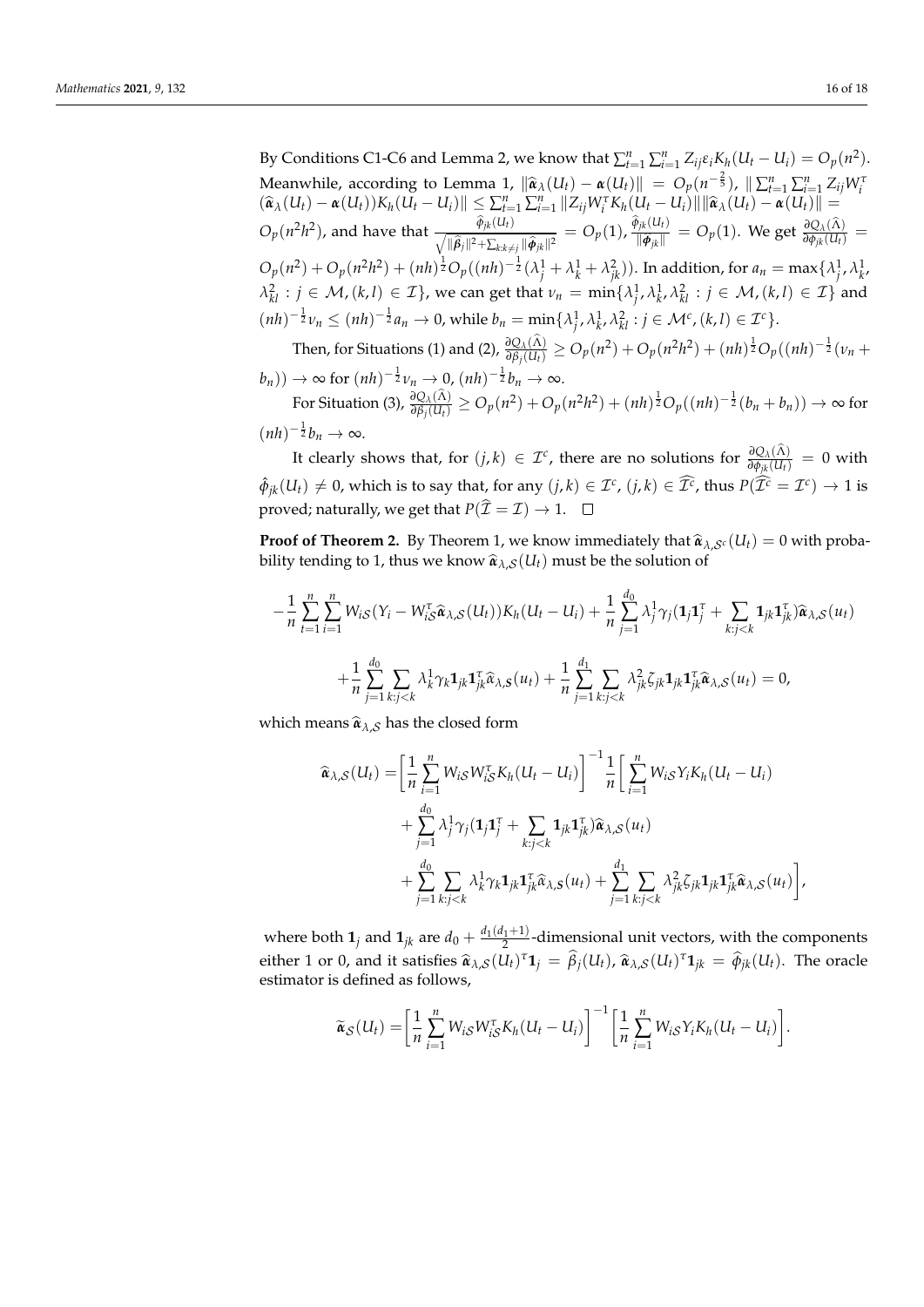Then, we have

$$
\begin{split}\n\|\widehat{\mathbf{a}}_{\lambda,\mathcal{S}}(U_{t}) - \widetilde{\mathbf{a}}_{\mathcal{S}}(U_{t})\| &= \|\Sigma_{\mathcal{S}}^{-1}(U_{t}) \times \frac{1}{n}\left[\sum_{j=1}^{d_{0}} \lambda_{j}^{1} \gamma_{j} (\mathbf{1}_{j} \mathbf{1}_{j}^{\mathrm{T}} + \sum_{k:j < k} \mathbf{1}_{jk} \mathbf{1}_{jk}^{\mathrm{T}}) \widehat{\mathbf{a}}_{\lambda}(u_{t}) \right. \\
&\quad + \sum_{j=1}^{d_{0}} \sum_{k:j < k} \lambda_{k}^{1} \gamma_{k} \mathbf{1}_{jk} \mathbf{1}_{jk}^{\mathrm{T}} \widehat{\mathbf{a}}_{\lambda,\mathcal{S}}(u_{t}) + \sum_{j=1}^{d_{1}} \sum_{k:j < k \leq d_{1}} \lambda_{jk}^{2} \zeta_{jk} \mathbf{1}_{jk} \mathbf{1}_{jk}^{\mathrm{T}} \widehat{\mathbf{a}}_{\lambda}(u_{t})\| \| \\
&\leq \lambda_{\mathcal{S},max} \cdot a_{n} \times \frac{1}{n} \Big[ 2 \sum_{j=1}^{d_{0}} \frac{\sqrt{\widehat{\beta}_{j}^{2}(U_{t}) + \sum_{k:j < k} \widehat{\phi}_{jk}^{2}(U_{t})}}{\sqrt{\|\widehat{\beta}_{j}\|^{2} + \sum_{k:j < k} \|\widehat{\phi}_{jk}\|^{2}}} + \sum_{j=1}^{d_{1}} \sum_{k:j < k \leq d_{1}} \frac{\|\widehat{\phi}_{jk}(U_{t})\|}{\|\widehat{\phi}_{jk}\|} \Big] \\
&\leq \lambda_{\mathcal{S},max} \cdot a_{n} \times \frac{1}{n} (2d_{0} + \frac{d_{1}(d_{1} + 1)}{2}) \\
&= (d_{0} + \frac{d_{1}(d_{1} + 1)}{2}) \lambda_{\mathcal{S},max} n^{-\frac{3}{5}} (nh)^{-\frac{1}{2}} a_{n},\n\end{split}
$$

where  $\lambda_{\mathcal{S},max}$  is the maximum eigenvalue of  $\Sigma^{-1}_\mathcal{S}(U_t)$ , and, referring to  $(nh)^{-\frac{1}{2}}a_n\to 0$ , we know that  $max \|\hat{\boldsymbol{\alpha}}_{\lambda,S}(U_t) - \tilde{\boldsymbol{\alpha}}_S(U_t)\| \leq (2d_0 + \frac{d_1(d_1+1)}{2})\lambda_{S,max}n^{-\frac{3}{5}}(nh)^{-\frac{1}{2}}a_n \to o_p(n^{-\frac{3}{5}})$ and Theorem 2 is proved.  $\square$ 

**Author Contributions:** Methodology, F.L. and S.F.; Software, F.L.; Writing—original draft, Y.L.; Writing—review—editing, S.F. All authors have read and agreed to the published version of the manuscript.

**Funding:** This research was supported by the National Natural Science Foundation of China (Grant Nos.U1404104 and 11501522), the National Statistical Science Research Project of China (Grant No. 2019LY18), the Foundation of Henan Educational Committee (Grant No. 21A910004), and the Training Fund for Basic Research Program of Zhengzhou University (Grant No. 32211591).

**Institutional Review Board Statement:** not applicable.

**Informed Consent Statement:** not applicable.

**Data Availability Statement:** not applicable.

**Conflicts of Interest:** The authors declare no conflicts of interest.

#### **References**

- <span id="page-16-0"></span>1. Hastie, T.; Tibshirani, R. Varying-coefficient models. *J. R. Stat. Soc. Ser. B* **1993**, *55*, 757–779. [\[CrossRef\]](http://doi.org/10.1111/j.2517-6161.1993.tb01939.x)
- <span id="page-16-1"></span>2. Fan, J.; Zhang, W. Statistical estimation in varying coefficient models. *Ann. Stat.* **1999**, *27*, 1491–1518.
- <span id="page-16-10"></span>3. Fan, J.; Huang, T. Profile likelihood inferences on semiparametric varying-coefficient partially linear models. *Bernoulli* **2005**, *11*, 1031–1057. [\[CrossRef\]](http://dx.doi.org/10.3150/bj/1137421639)
- 4. Fan, J.; Zhang, W. Simultaneous confidence bands and hypothesis testing in varying-coefficient models. *Scand. J. Stat.* **2000**, *27*, 715–731. [\[CrossRef\]](http://dx.doi.org/10.1111/1467-9469.00218)
- 5. Zhu, N.H. Two-stage local Walsh average estimation of generalized varying coefficient models. *Acta Math. Appl. Sin. Engl. Ser.* **2015**,*31*, 623–642. [\[CrossRef\]](http://dx.doi.org/10.1007/s10255-015-0490-4)
- <span id="page-16-2"></span>6. Li, Z.H.; Liu, J.S.; Wu, X.L. Variable bandwidth and one step local M-estimation of varying coefficient models. *Appl. Math. A J. Chin. Univ.* **2009**, *4*, 379–390.
- <span id="page-16-3"></span>7. Wang, H.; Xia, Y. Shrinkage estimation of the varying coefficient model. *J. Am. Stat. Assoc.* **2009**, *104*, 747–757. [\[CrossRef\]](http://dx.doi.org/10.1198/jasa.2009.0138)
- <span id="page-16-4"></span>8. Tibshirani, R. Regression shrinkage and selection via the lasso. *J. R. Stat. Soc. Ser. B* **1996**, *58*, 267–288. [\[CrossRef\]](http://dx.doi.org/10.1111/j.2517-6161.1996.tb02080.x)
- <span id="page-16-5"></span>9. Zhao, P.; Xue, L. Variable selection for semiparametric varying coefficient partially linear models. *Stat. Probab. Lett.* **2009**, *79*, 2148–2157. [\[CrossRef\]](http://dx.doi.org/10.1016/j.spl.2009.07.004)
- <span id="page-16-6"></span>10. Fan, J.; Li, R. Variable selection via nonconcave penalized likelihood and its oracle properties. *J. Am. Stat. Assoc.* **2001**, *96*, 1348–1360. [\[CrossRef\]](http://dx.doi.org/10.1198/016214501753382273)
- <span id="page-16-7"></span>11. Tang, Y.; Wang, H.J.; Zhu, Z.; Song, X. A unified variable selection approach for varying coefficient models. *Stat. Sin.* **2012**, *22*, 601–628. [\[CrossRef\]](http://dx.doi.org/10.5705/ss.2010.121)
- <span id="page-16-8"></span>12. Li, D.; Ke, Y.; Zhang, W. Model selection and structure specification in ultra-high dimensional generalised semi-varying coefficient models. *Ann. Stat.* **2015**, *43*, 2676–2705. [\[CrossRef\]](http://dx.doi.org/10.1214/15-AOS1356)
- <span id="page-16-9"></span>13. He, K.; Lian, H.; Ma, S.; Huang, J. Dimensionality reduction and variable selection in multivariate varying-coefficient models with a large number covariates. *J. Am. Stat. Assoc.* **2018**, *113*, 746–754. [\[CrossRef\]](http://dx.doi.org/10.1080/01621459.2017.1285774)